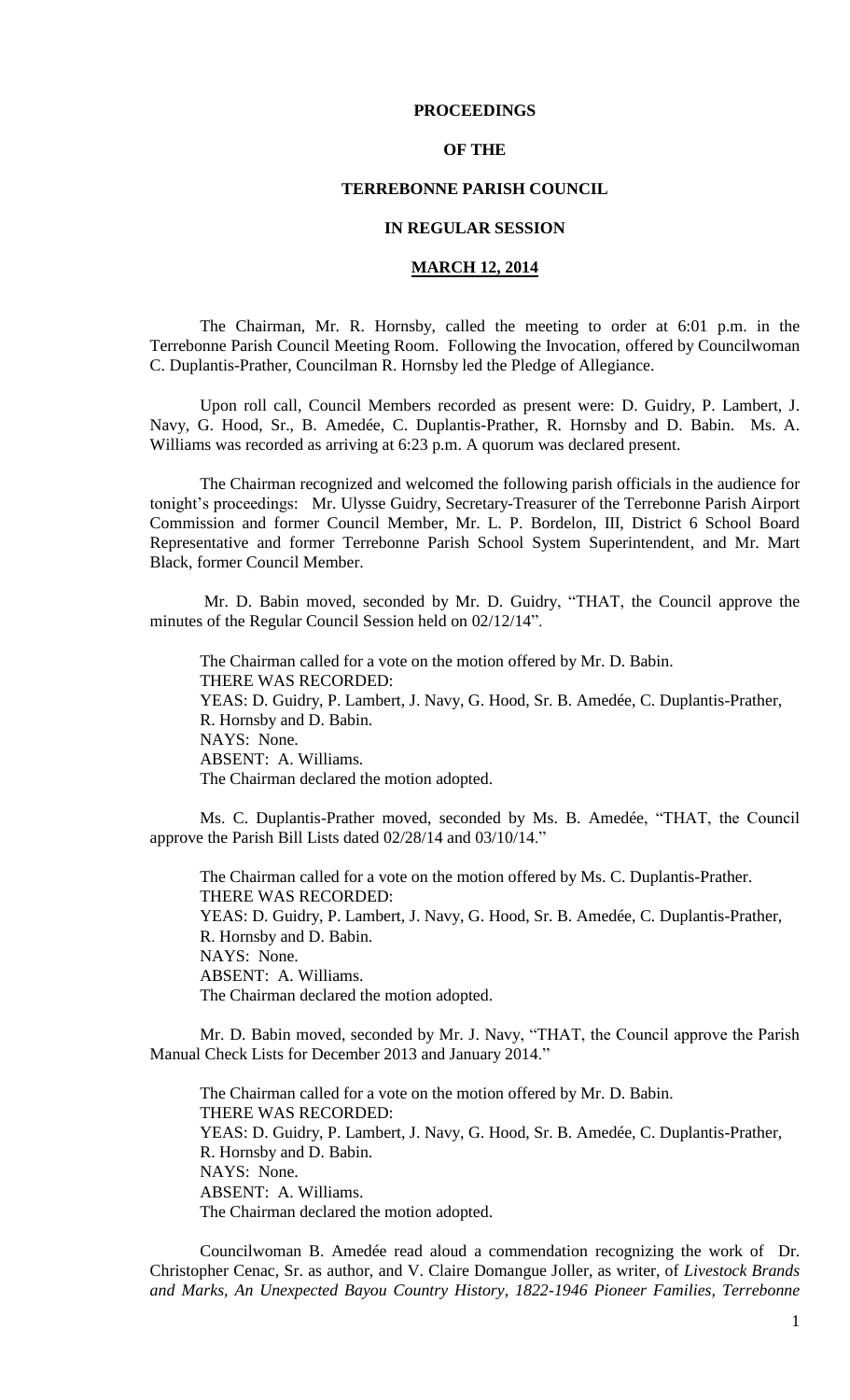*Parish, Louisiana*, which was selected as a 2014 Humanities Book of the Year by the Louisiana Endowment for the Humanities.

Ms. V. Claire Domangue Joller thanked the Council and Administration for this award; noting that it is a gratifying and affirming experience to receive an honor of this magnitude on behalf of the people of Terrebonne Parish, for whom she has great affection.

Dr. Christopher Cenac thanked the Council and Administration for this honor, explaining that this project started off as a memoir for his grandchildren and has blossomed into a pleasurable job and that he has truly enjoyed this phase of his life. Dr. Cenac stated that through his research, he has gained great respect for the women who lived during 1822-1946, who he feels were strong cornerstones of the Terrebonne Parish community.

Several Council members, along with Parish President M. Claudet congratulated Dr. Cenac for being chosen to receive the award as the author of a 2014 Humanities Book of the Year by the Louisiana Endowment for the Humanities and for being an inspiration to Terrebonne Parish.

Mr. D. Babin moved, seconded by Mr. G. Hood, Sr., "THAT, the Council deviate from the current agenda and defer Item 1B – (Commending the Terrebonne Parish Library System, as the recipient of the Upstart Innovation Award) until the arrival of Councilwoman Arlanda Williams."

The Chairman called for a vote on the motion offered by Mr. D. Babin. THERE WAS RECORDED: YEAS: D. Guidry, P. Lambert, J. Navy, G. Hood, Sr. B. Amedée, C. Duplantis-Prather, R. Hornsby and D. Babin. NAYS: None. ABSENT: A. Williams. The Chairman declared the motion adopted.

Mr. J. Navy moved, seconded by Mr. P. Lambert, "THAT, the Council introduce an ordinance to provide for the issuance of Taxable Sewer Revenue Bonds not to exceed \$2,000,000.00, and call a public hearing on said matter on Wednesday, March 26, 2014 at 6:30 p.m."

The Chairman called for a vote on the motion offered by Mr. J. Navy. THERE WAS RECORDED: YEAS: D. Guidry, P. Lambert, J. Navy, G. Hood, Sr. B. Amedée, C. Duplantis-Prather, R. Hornsby and D. Babin. NAYS: None. ABSENT: A. Williams. The Chairman declared the motion adopted.

Councilwoman A. Williams was recorded as entering the proceedings at this time (6:23 p.m.)

OFFERED BY: Mr. D. Guidry. SECONDED BY: Ms. C. Duplantis-Prather.

# RESOLUTION NO. 14-119

A resolution awarding and authorizing the signing of the construction Contract for Parish Project No. 10-CDBG-R-LEV-63, Ward 7 Levee Improvements & Extension Bayou Neuf to East Houma Surge Levee, Terrebonne Parish Consolidated Government, Terrebonne Parish, Louisiana, and authorizing the issuance of the Notice to Proceed.

WHEREAS, the Terrebonne Parish Consolidated Government received construction bids on Parish Project No. 10-CDBG-R-LEV-63, Ward 7 Levee Improvements & Extension Bayou Neuf to East Houma Surge Levee, Terrebonne Parish, Louisiana, on March 6, 2014, and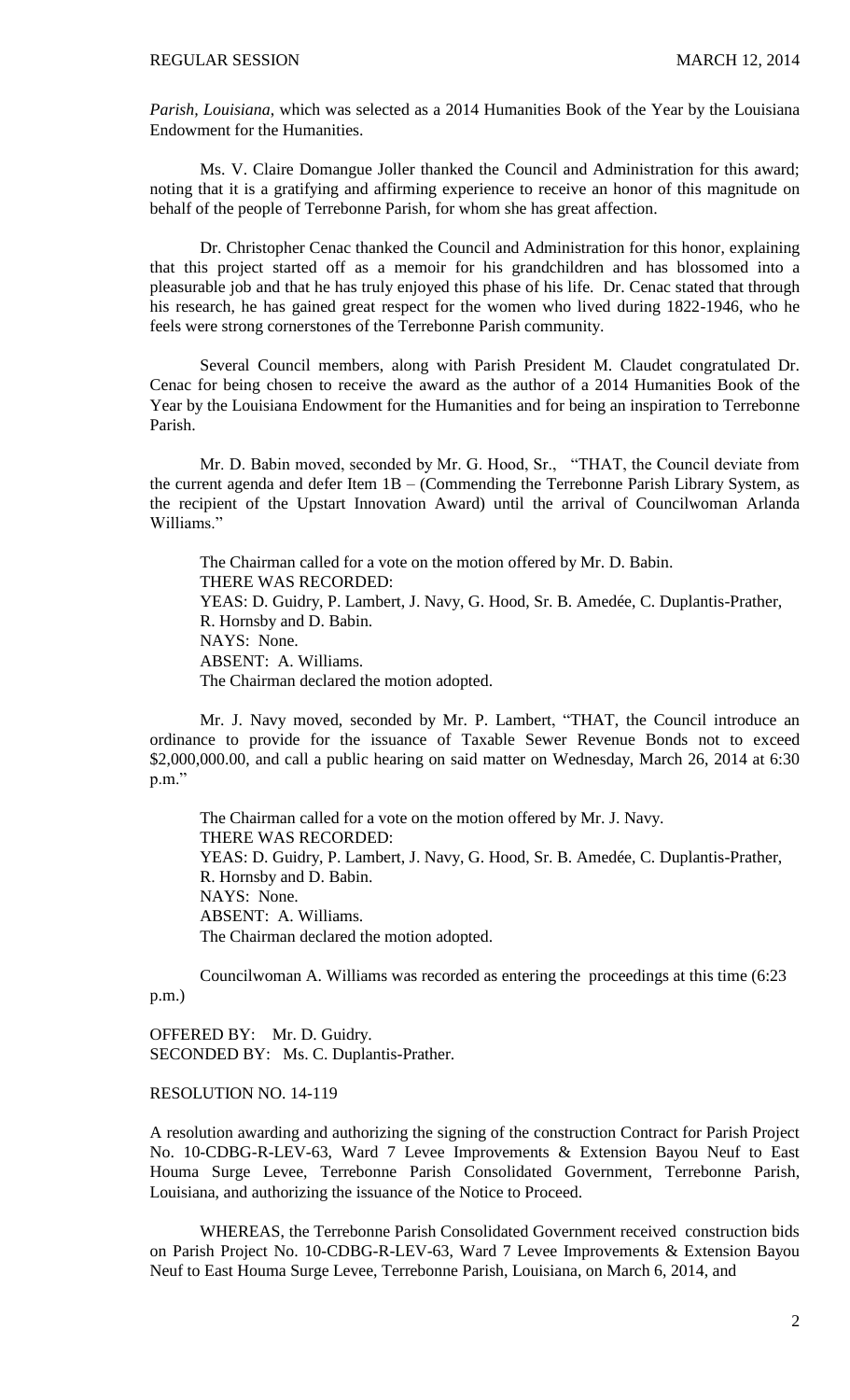WHEREAS, the Parish is desirous to authorize the award of a construction contract to the firm that submits the lowest responsive, responsible bid for the Ward 7 Levee Improvements  $\&$ Extension Bayou Neuf to East Houma Surge Levee, Parish Project No. 10-CDBG-R-LEV-63, and

NOW, THEREFORE, BE IT RESOLVED that the Terrebonne Parish Council, on the behalf of the Terrebonne parish Consolidated Government, authorizes the Parish President to award a construction contract to the firm that submits the lowest responsive, responsible bid, and

BE IT FURTHER RESOLVED, that the Parish President be authorized to execute all necessary contract documents to authorize the lowest responsive, responsible bidder on Parish Project No. 10-CDBG-R-LEV-63, to proceed with all necessary services for the completion of the project.

THERE WAS RECORDED: YEAS: D. Guidry, P. Lambert, J. Navy, A. Williams, G. Hood, Sr., B. Amedée, C. Duplantis-Prather, R. Hornsby and D. Babin. NAYS: None. ABSTAINING: None. NOT VOTING: None. ABSENT: None. The Chairman declared the resolution adopted on this, the  $12<sup>th</sup>$  day of March, 2014.

\* \* \* \* \* \* \* \*

Parish President M. Claudet explained the importance of awarding and authorizing the signing of this contract, noting that this would provide more levee protection for Ward 7 and improves the drainage system in this area.

The Council Chairman recognized Ms. Salyria L. Gumms, Managing Attorney of the Houma Branch of Southeast Louisiana Legal Services and Ms. Ranie Thompson, Managing Attorney for the Foreclosure Prevention Unit (New Orleans Division) with regards to services and operations that their entity provides. Ms. Gumms presented the Council with a brochure and explained that their office provides numerous types of services that members of the community can benefit from, noting that in order to qualify individuals have to meet certain criteria. She also stated that they are trying to bring awareness to the citizens of Terrebonne Parish about the different services and programs that are available to them.

The Council Chairman recognized Ms. Krystal Talghani, an attorney with Southeast Louisiana Legal Services, who stated that she is the foreclosure attorney for the Houma office, noting that she also performs other civil services as well.

Councilwomen B. Amedée and C. Duplantis-Prather thanked Ms. Gumms and Ms. Thompson for their presentation and for informing the citizens of Terrebonne Parish about the services that their entity offers.

Ms. Gumms thanked the Council and Administration for all of their support through the years.

Mr. D. Babin moved, seconded by Ms. B. Amedée, "THAT, the Council continue with the regular order of business."

The Chairman called for a vote on the motion offered by Mr. D. Babin. THERE WAS RECORDED: YEAS: D. Guidry, P. Lambert, J. Navy, A. Williams, G. Hood, Sr. B. Amedée, C. Duplantis-Prather, R. Hornsby and D. Babin. NAYS: None. ABSENT: None. The Chairman declared the motion adopted.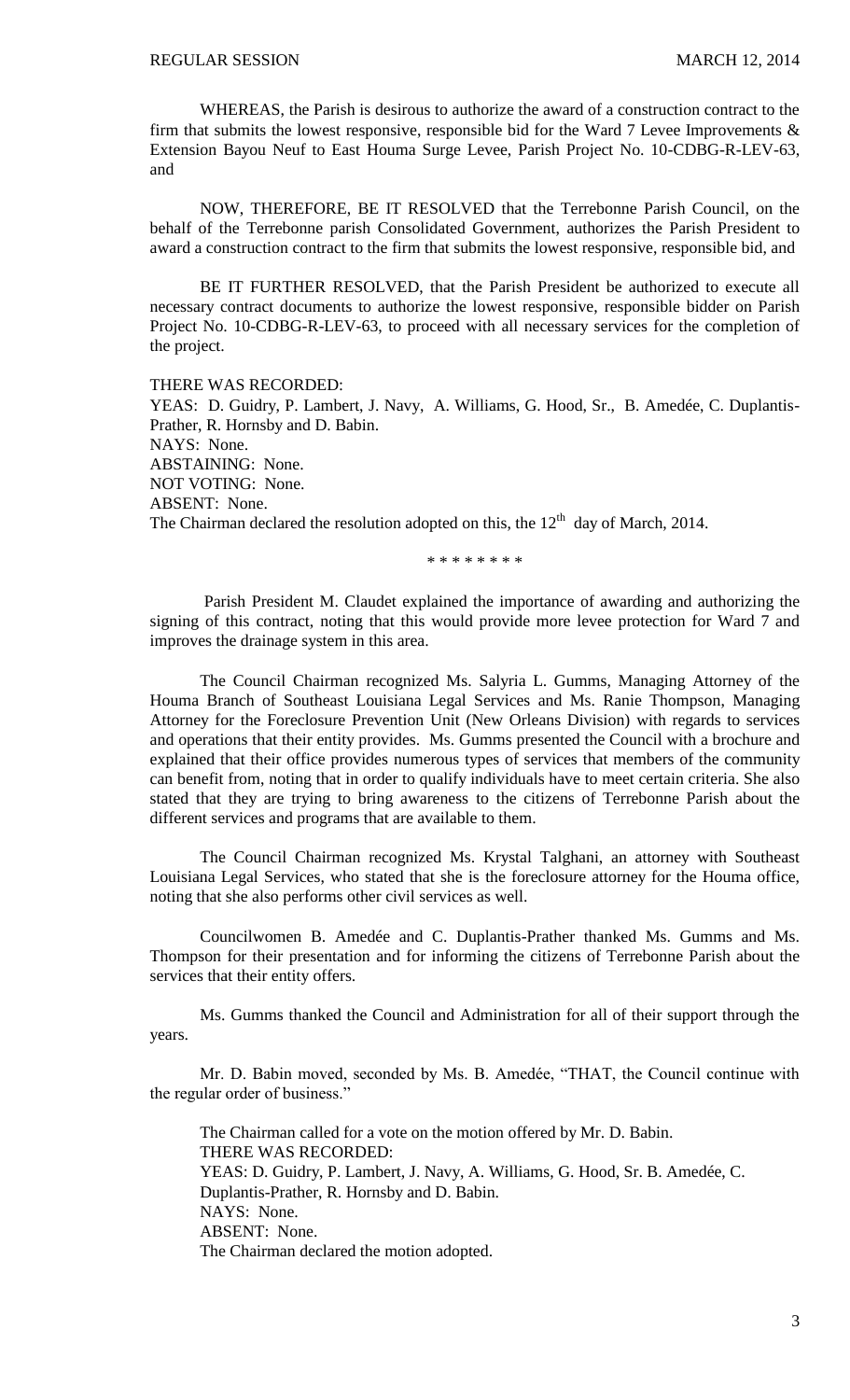Ms. A. Williams read aloud a commendation congratulating the Terrebonne Library System, as the recipient of the Upstart Library Innovation Award.

Ms. Mary Cosper LeBoeuf, Terrebonne Parish Library Director, along with Ms. Gwen Davidson Talbot, Chairwoman of the Terrebonne Parish Library Board, thanked the Council and Administration for this honor and explained that the award was given in conjunction with the library working with the FLAG (Future Leaders of America's Gulf) Program in Terrebonne Parish, noting that no other library in the country is working with youth in this capacity. Ms. LeBouef explained that FLAG is a library-based program that teens participate in to help the environment, the economy and other community issues that may occur in Terrebonne Parish and along the Gulf Coast region.

Ms. Gwen Davidson Talbot introduced the members of the Library Board who were in the audience for tonight's proceedings: Ms. Arlanda Williams, Mr. Brian Arceneaux, Ms. Rose Pitre, Mr. L. P. Bordelon, III, Ms. Alberta Adams, Ms. Mary Roysten (Emeritus) and Ms. Mary LeBouef (Library Director).

Several Council Members along with the Parish President thanked Ms. LeBoeuf, Ms. Talbot and the entire Terrebonne Parish Library Board for all of the work that they do to enhance the Terrebonne Parish Library System, and for a job always well done.

Mr. D. Babin moved, seconded by Ms. A. Williams, "THAT the Council open public hearings at this time."

The Chairman called for a vote on the motion offered by Mr. D. Babin. THERE WAS RECORDED: YEAS: D. Guidry, P. Lambert, J. Navy, A. Williams, G. Hood, Sr. B. Amedée, C. Duplantis-Prather, R. Hornsby and D. Babin. NAYS: None. ABSENT: None. The Chairman declared the motion adopted.

The Chairman recognized the public for comments on the following:

A. A proposed ordinance to rezone from O-L (Open Land) to R-1 (Single Family Residential District) a vacant 13.27 – acre tract along Valhi Blvd. Extension north of Valhi right-of-way and south of existing Manchester Subdivision. *Zoning and Land Use Commission recommends approval.*

There were no comments from the public on the proposed ordinance.

Mr. D. Babin moved, seconded by Ms. B. Amedée, "THAT, the Council close the aforementioned public hearing."

The Chairman called for a vote on the motion offered by Mr. D. Babin. THERE WAS RECORDED: YEAS: D. Guidry, P. Lambert, J. Navy, A. Williams, G. Hood, Sr. B. Amedée, C. Duplantis-Prather, R. Hornsby and D. Babin. NAYS: None. ABSENT: None. The Chairman declared the motion adopted.

OFFERED BY: Mr. D. Babin. SECONDED BY: Mr. G. Hood, Sr.

ORDINANCE NO. 8402

AN ORDINANCE TO AMEND THE ZONING MAP OF THE PARISH OF TERREBONNE SO AS TO REZONE FROM O-L (OPEN LAND) TO R-1 (SINGLE-FAMILY RESIDENTIAL DISTRICT); VACANT 13.27 ACRE TRACT ALONG VALHI BOULEVARD EXTENSION NORTH OF VALHI RIGHT-OF-WAY AND SOUTH OF EXISTING MANCHESTER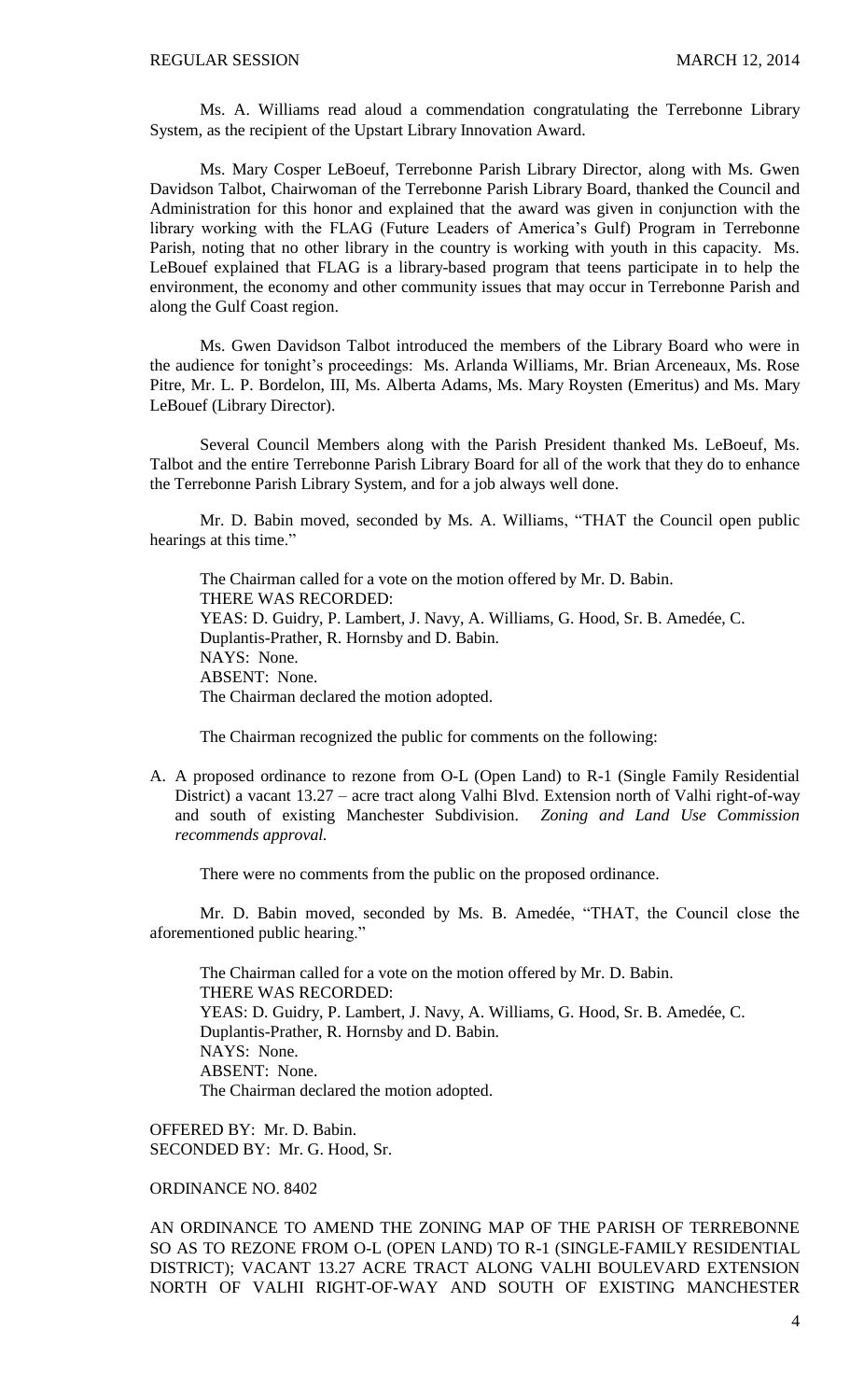SUBDIVISION; TERREBONNE PARISH, LOUISIANA; TRI-STATE LAND COMPANY, APPLICANT.

WHEREAS, the Terrebonne Parish Council, on behalf of the Terrebonne Parish Consolidated Government, hereby declares that it has adopted a resolution giving notice of intent to adopt the following ordinance hereto; and

WHEREAS, the Terrebonne Parish Council, on behalf of the Terrebonne Parish Consolidated Government, has conducted a public hearing on Wednesday, March 12, 2014; and

WHEREAS, after considering all comments received, if any, the following action is hereby taken.

NOW, THEREFORE, BE IT ORDAINED by the Terrebonne Parish Council, on behalf of the Terrebonne Parish Consolidated Government, that the Zoning Map of the Parish of Terrebonne be hereby amended so as to rezone from O-L (Open Land) to R-1 (Single-Family Residential District); Vacant 13.27 acre tract along Valhi Boulevard Extension north of Valhi right-of-way and south of existing Manchester Subdivision, Terrebonne Parish, Louisiana.

This ordinance, having been introduced and laid on the table for at least two weeks, was voted upon as follows:

THERE WAS RECORDED:

YEAS: D. Guidry, P. Lambert, J. Navy, A. Williams, G. Hood, Sr., B. Amedée, C. Duplantis-Prather, R. Hornsby and D. Babin.

NAYS: None.

ABSTAINING: None.

NOT VOTING: None.

ABSENT: None.

The Chairman declared the ordinance adopted on this, the  $12<sup>th</sup>$  day of March, 2014.

\* \* \* \* \* \* \* \* \*

The Chairman recognized the public for comments on the following:

B. A proposed ordinance to rezone from R-1 (Single Family Residential District) to C-2 (General Commercial District) Tract 1 of property belonging to Coastal Home Builders (Colonial Acres Drive). *Zoning and Land Use Commission recommends approval.*

There were no comments from the public on the proposed ordinance.

Ms. C. Duplantis-Prather moved, seconded by Ms. B. Amedée, "THAT, the Council close the aforementioned public hearing."

The Chairman called for a vote on the motion offered by Ms. C. Duplantis-Prather. THERE WAS RECORDED: YEAS: D. Guidry, P. Lambert, J. Navy, A. Williams, G. Hood, Sr. B. Amedée, C. Duplantis-Prather, R. Hornsby and D. Babin. NAYS: None. ABSENT: None. The Chairman declared the motion adopted.

OFFERED BY: Ms. C. Duplantis-Prather. SECONDED BY: Ms. A. Williams.

ORDINANCE NO. 8403

AN ORDINANCE TO AMEND THE ZONING MAP OF THE PARISH OF TERREBONNE SO AS TO REZONE FROM REZONE FROM R-1 (SINGLE-FAMILY RESIDENTIAL DISTRICT) TO C-2 (GENERAL COMMERCIAL DISTRICT); TRACT 1 OF PROPERTY BELONGING TO COASTAL HOME BUILDERS (COLONIAL ACRES DRIVE); TERREBONNE PARISH, LOUISIANA; TRI-STATE LAND COMPANY, APPLICANT.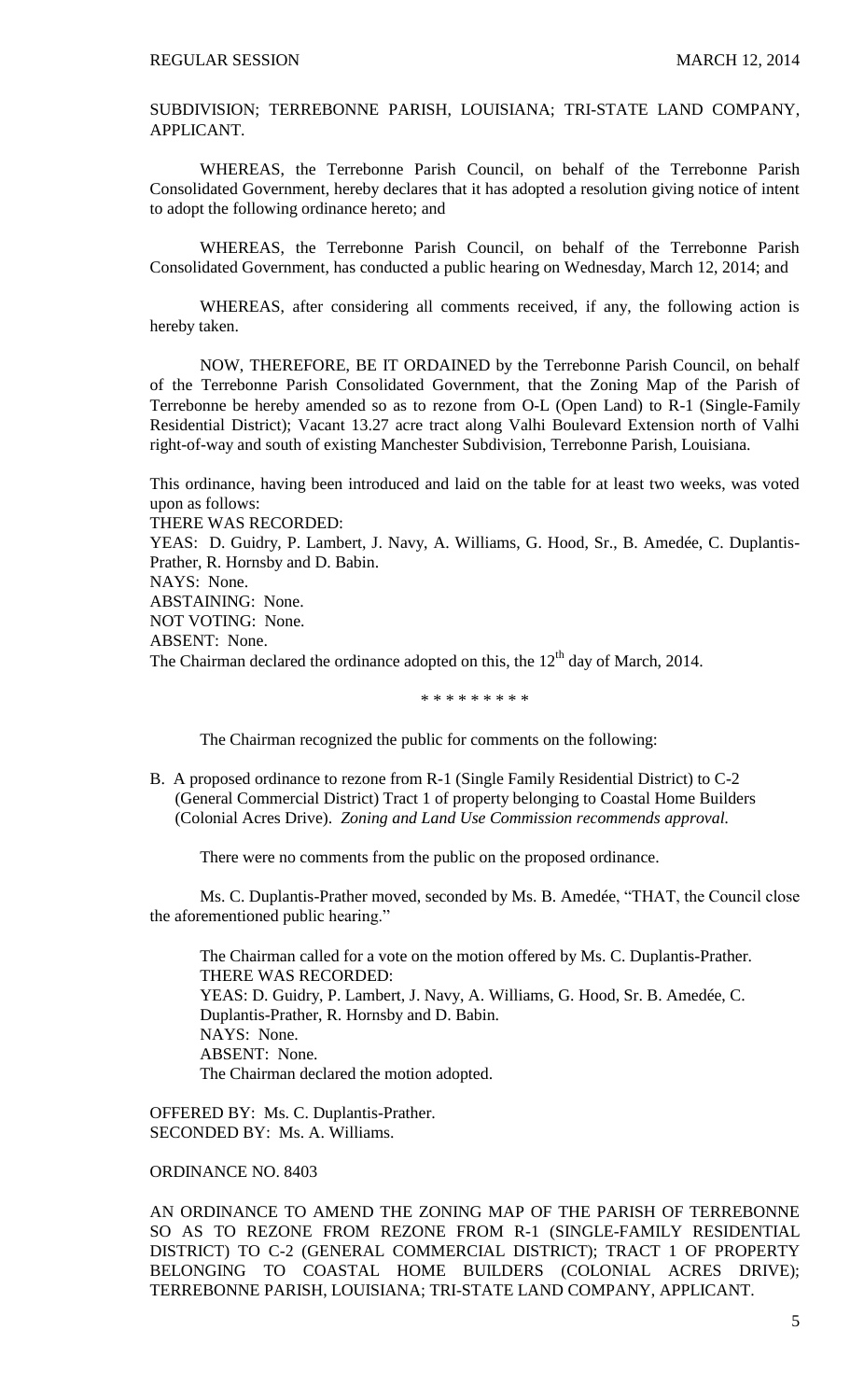WHEREAS, the Terrebonne Parish Council, on behalf of the Terrebonne Parish Consolidated Government, hereby declares that it has adopted a resolution giving notice of intent to adopt the following ordinance hereto; and

WHEREAS, the Terrebonne Parish Council, on behalf of the Terrebonne Parish Consolidated Government, has conducted a public hearing on Wednesday, March 12, 2014; and

WHEREAS, after considering all comments received, if any, the following action is hereby taken.

NOW, THEREFORE, BE IT ORDAINED by the Terrebonne Parish Council, on behalf of the Terrebonne Parish Consolidated Government, that the Zoning Map of the Parish of Terrebonne be hereby amended so as to rezone from R-1 (Single-Family Residential District) to C-2 (General Commercial District); Tract 1 of Property belonging to Coastal Home Builders (Colonial Acres Drive), Terrebonne Parish, Louisiana.

This ordinance, having been introduced and laid on the table for at least two weeks, was voted upon as follows:

THERE WAS RECORDED:

YEAS: D. Guidry, P. Lambert, J. Navy, A. Williams, G. Hood, Sr., B. Amedée, C. Duplantis-Prather, R. Hornsby and D. Babin.

NAYS: None.

ABSTAINING: None.

NOT VOTING: None.

ABSENT: None.

The Chairman declared the ordinance adopted on this, the  $12<sup>th</sup>$  day of March, 2014.

#### \* \* \* \* \* \* \* \* \*

The Chairman recognized the public for comments on the following:

C. A proposed ordinance to amend the Parish Code so as to delete a portion of Section 18-226. Thirty-minute parking limit.

There were no comments from the public on the proposed ordinance.

Mr. D. Babin moved, seconded by Mr. J. Navy, "THAT, the Council close the aforementioned public hearing."

The Chairman called for a vote on the motion offered by Mr. D. Babin. THERE WAS RECORDED: YEAS: D. Guidry, P. Lambert, J. Navy, A. Williams, G. Hood, Sr. B. Amedée, C. Duplantis-Prather, R. Hornsby and D. Babin. NAYS: None. ABSENT: None. The Chairman declared the motion adopted.

OFFERED BY: Ms. B. Amedee. SECONDED BY: Mr. J. Navy.

# ORDINANCE NO. 8404

AN ORDINANCE AMENDING THE PARISH CODE OF TERREBONNE PARISH, CHAPTER 18, ARTICLE V, STOPPING, STANDING AND PARKING, DIVISION 2. PARISH, IN ORDER TO DELETE A PORTION OF SECTION 18-226. THIRTY-MINUTE PARKING LIMIT; AND TO ADDRESS OTHER MATTERS RELATIVE THERETO.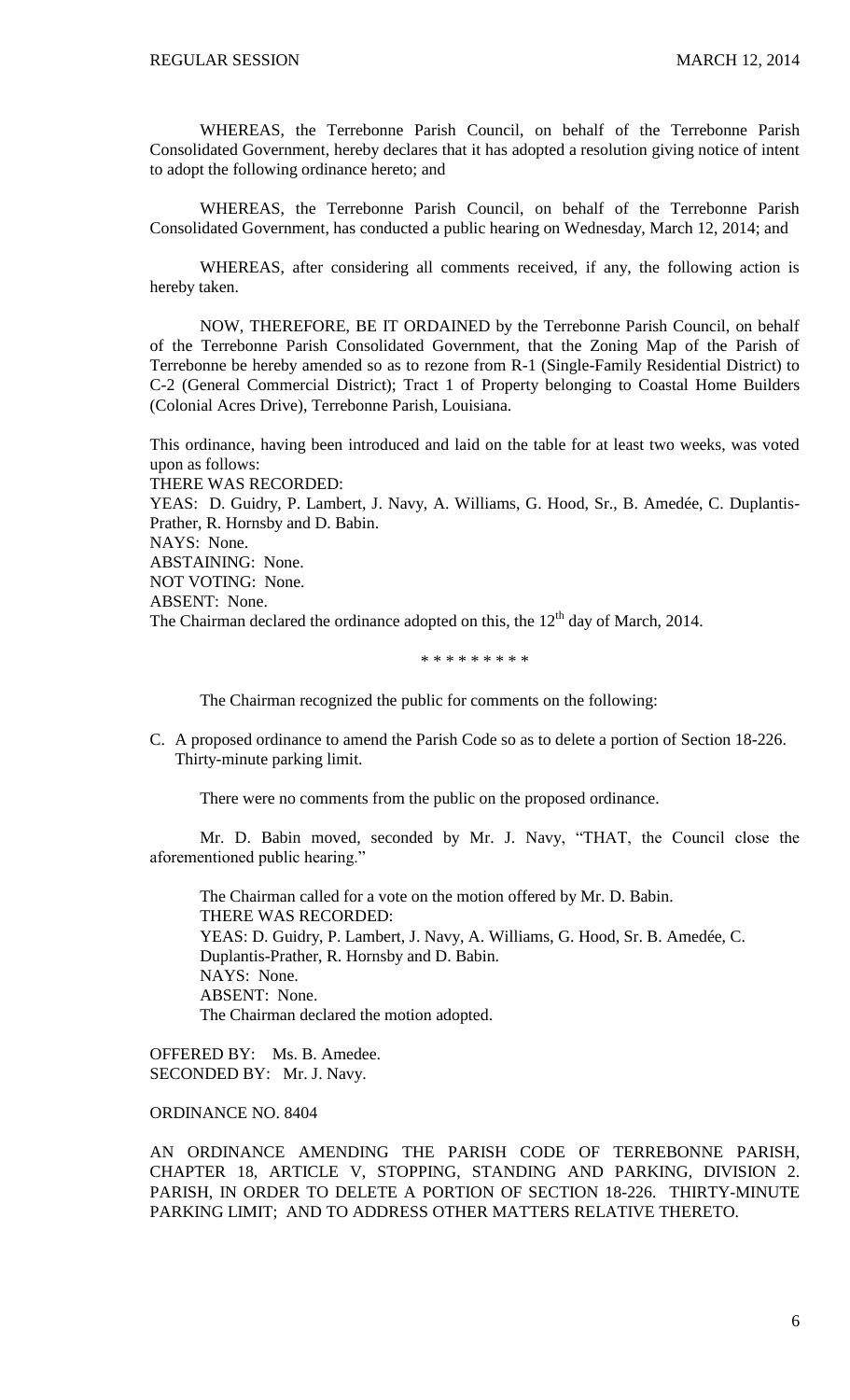# SECTION I

BE IT ORDAINED by the Terrebonne Parish Council, in regular session convened, acting pursuant to the authority invested in it by the Constitution and laws of the State of Louisiana, the Home Rule Charter for a Consolidated Government for Terrebonne Parish, and including, but not limited to, LSA R.S. 33:1368 and other statutes of the State of Louisiana, that the Parish Code of Terrebonne Parish, Chapter 18, Article V, Division 2, be amended by deleting a portion of Section 18-226, as follows:

CHAPTER 18, Motor Vehicles and Traffic ARTICLE V, Stopping, Standing and Parking DIVISION III, Parish SECTION 18-226. "Thirty-minute parking limit"

The following shall be 30-minute parking limit zones:

The twelve (12) parking spaces located on Verret Street between Grinage Street and Lafayette Street, adjacent to the Allen J. Ellender Federal Building.

#### **(DELETE)**

That the appropriate law enforcement officials (Terrebonne Parish Sheriff's Office of Houma Police Department) are hereby authorized to work with the Registrar of Voters to designate needed parking spaces as "Temporary 30-Minute Parking for Voters" during election process and that the law enforcement personnel be authorized to identify the parking spaces with proper signage.

#### SECTION II

If any word, clause, phrase, section or other portion of this ordinance shall be declared null, void, invalid, illegal, or unconstitutional, the remaining words, clauses, phrases, sections or other portions of this ordinance shall remain in full force and effect, the provisions of this section hereby being declared to be severable.

#### SECTION III

Any ordinance or part thereof in conflict herewith is hereby repealed.

## SECTION IV

This ordinance shall become effective upon approval by the Parish President or as otherwise provided in Section 2-13 (b) of the Home Rule Charter for Consolidated Government for Terrebonne Parish, whichever occurs sooner.

This ordinance, having been introduced and laid on the table for at least two weeks, was voted upon as follows:

THERE WAS RECORDED: YEAS: D. Guidry, P. Lambert, J. Navy, A. Williams, G. Hood, Sr., B. Amedée, C. Duplantis-Prather, R. Hornsby and D. Babin. NAYS: None. ABSTAINING: None.

NOT VOTING: None.

ABSENT: None.

The Chairman declared the ordinance adopted on this, the  $12<sup>th</sup>$  day of March, 2014.

\* \* \* \* \* \* \* \* \*

The Chairman recognized the public for comments on the following:

D. A proposed ordinance to rescind Ordinance No. 6961, and amending the Parish Code in order to delete in its entirety Division 5. Interim Economic Development Board.

There were no comments from the public on the proposed ordinance.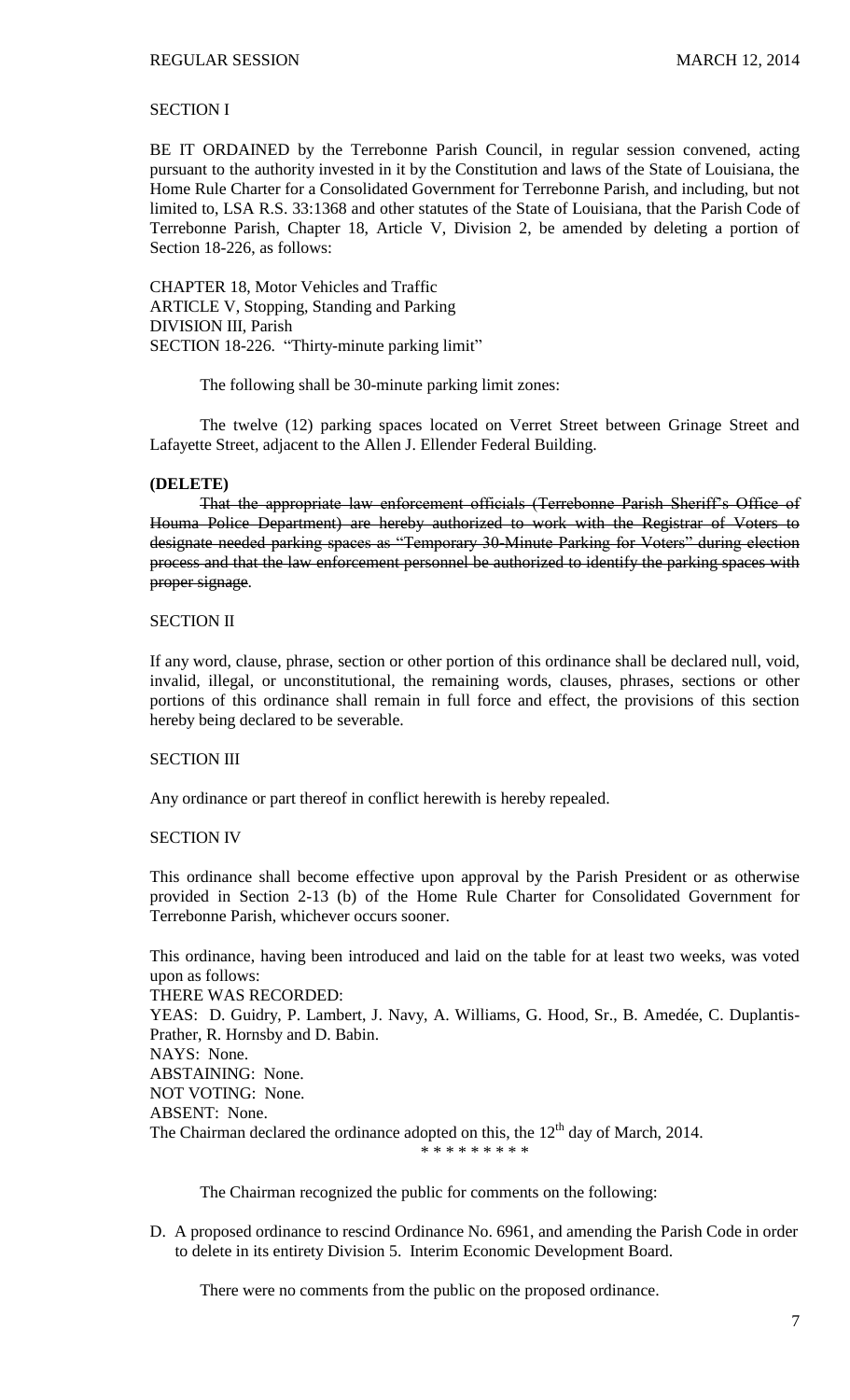Mr. D. Guidry moved, seconded by Mr. D. Babin, "THAT, the Council close the aforementioned public hearing."

The Chairman called for a vote on the motion offered by Mr. D. Guidry. THERE WAS RECORDED: YEAS: D. Guidry, P. Lambert, J. Navy, A. Williams, G. Hood, Sr. B. Amedée, C. Duplantis-Prather, R. Hornsby and D. Babin. NAYS: None. ABSENT: None. The Chairman declared the motion adopted.

OFFERED BY: Mr. D. Guidry. SECONDED BY: Ms. B. Amedee.

ORDINANCE NO. 8405

AN ORDINANCE RESCINDING ORDINANCE NO. 6961, AND AMENDING THE PARISH CODE OF TERREBONNE PARISH, CHAPTER XII, IN ORDER TO DELETE IN ITS ENTIRETY DIVISION 5. INTERIM ECONOMIC DEVELOPMENT BOARD; AND TO ADDRESS OTHER MATTERS RELATIVE THERETO.

## SECTION I

BE IT ORDAINED by the Terrebonne Parish Council, in regular session convened, acting pursuant to the authority invested in it by the Constitution and laws of the State of Louisiana, the Home Rule Charter for a Consolidated Government for Terrebonne Parish, and including, but not limited to, LSA R.S. 33:1368 and other statutes of the State of Louisiana, that Ordinance No. 6961, adopted on February 23, 2005, is hereby rescinded in full, and that the Parish Code of Terrebonne Parish, Chapter 2, Article XII, be amended by deleting Division 5 in its entirety, as follows:

CHAPTER 2, ADMINISTRATION ARTICLE XII. BOARDS, COMMISSIONS, ETC. DIVISION 1-4 *(REMAIN THE SAME)*

# *(DELETE ENTIRELY)* **DIVISION 5. INTERIM ECONOMIC DEVELOPMENT BOARD**

#### SECTION II

If any word, clause, phrase, section or other portion of this ordinance shall be declared null, void, invalid, illegal, or unconstitutional, the remaining words, clauses, phrases, sections or other portions of this ordinance shall remain in full force and effect, the provisions of this section hereby being declared to be severable.

#### SECTION III

Any ordinance or part thereof in conflict herewith is hereby repealed.

# SECTION IV

This ordinance shall become effective upon approval by the Parish President or as otherwise provided in Section 2-13 (b) of the Home Rule Charter for Consolidated Government for Terrebonne Parish, whichever occurs sooner.

This ordinance, having been introduced and laid on the table for at least two weeks, was voted upon as follows:

THERE WAS RECORDED:

YEAS: D. Guidry, P. Lambert, J. Navy, A. Williams, G. Hood, Sr., B. Amedée, C. Duplantis-Prather, R. Hornsby and D. Babin.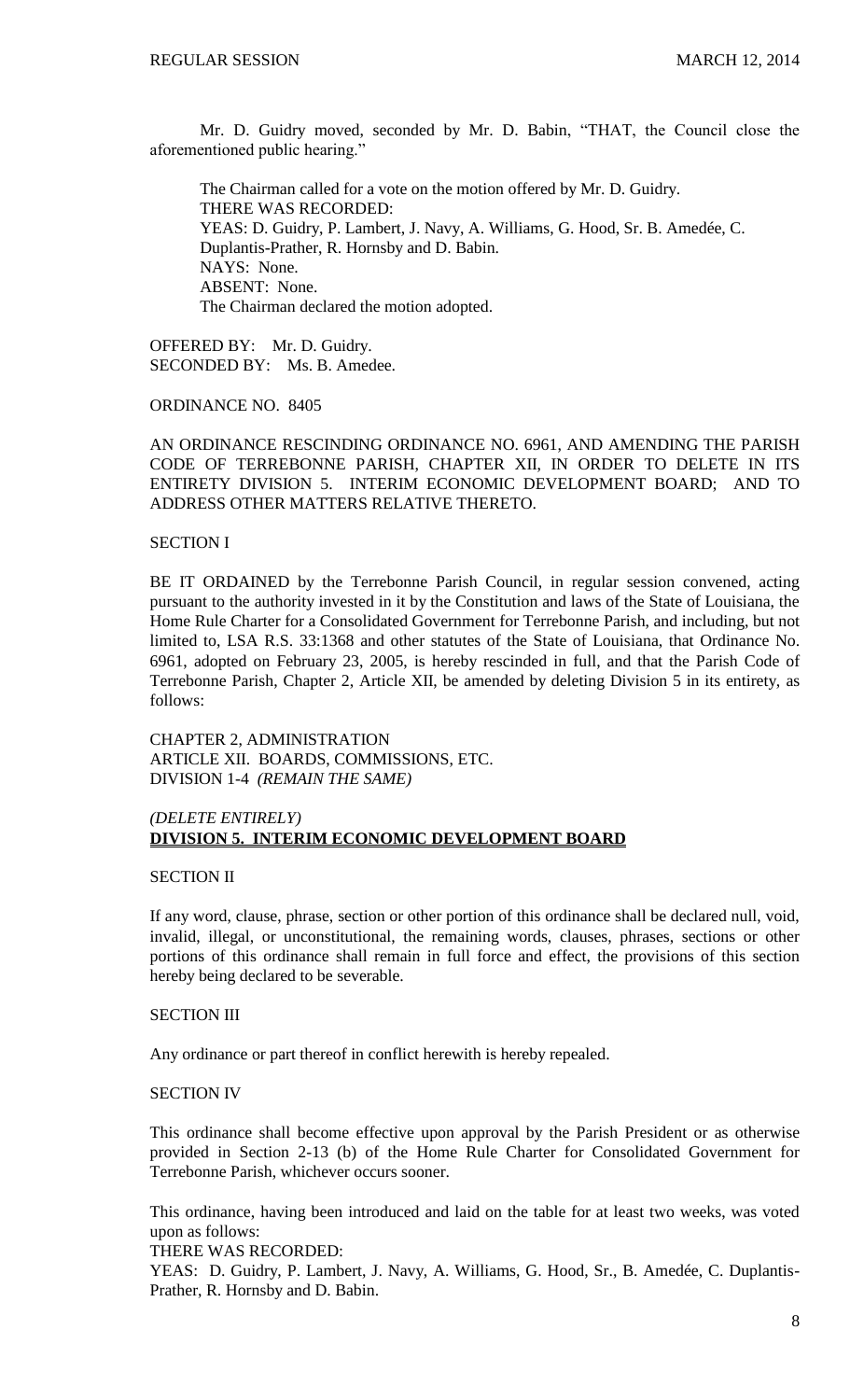NAYS: None. ABSTAINING: None. NOT VOTING: None. ABSENT: None. The Chairman declared the ordinance adopted on this, the  $12<sup>th</sup>$  day of March, 2014.

\* \* \* \* \* \* \* \* \*

Mr. D. Babin moved, seconded by Mr. P. Lambert, "THAT, the Council continue with the regular order of business."

The Chairman called for a vote on the motion offered by Mr. D. Babin. THERE WAS RECORDED: YEAS: D. Guidry, P. Lambert, J. Navy, A. Williams, G. Hood, Sr. B. Amedée, C. Duplantis-Prather, R. Hornsby and D. Babin. NAYS: None. ABSENT: None. The Chairman declared the motion adopted.

The Council Chairman recognized Mr. Clay Breaud, Company Manager with Providence/GSE Associates, LLC, who presented the Council with a brief power-point presentation regarding the services that they are performing throughout Terrebonne Parish.

Mr. Breaud recognized the staff of Providence/GSE Associates, LLC who were in the audience for tonight's proceedings:

Phil Schexnayder, Project Manager/Business Development Joshua Angelloz, Instrumentman Joseph Bouquet, Construction Inspector Bryan Breaud, Civil Engineer Melanie B. Caillouet, Environmental Engineer Melinda Duplantis, Administrative Assistant Glen Feigler, Construction Inspector Danny Martin, Design Technician Brett Ledet, Electrical Engineer Intern Harold LeRay, Electrical Engineer Richard Lottinger, Construction Administrator Terral M. Martin, Jr., P.L.S./Survey Manager Jon P. Olivier, I.T. Jenny O'Shea, Office Manager Cody Parks, Land Surveyor Intern Todd Pete, Design Technician Lester Picard, Mechanical Eng. Technician Desiree' Price, Administrative Assistant Douglas Snead, Engineer Intern William Strickland, Professional Land Surveyor Mark Black, Urban Planner

Mr. Breaud gave a brief overview of the following projects that are completed and/or currently underway in Terrebonne Parish: 1) Automatic Bar Screen Cleaners in Smithridge, Coteau and Montegut, 2) Redirection of Flow Project, 3) Bayou LaCarpe Bariod Pump Station Improvement Project, 4) Southdown Watershed Project, 5) Shrimper's Row Pump Station Project, 6) Bayou LaCarpe Drainage Improvement Project, 7) Sewer Force Main Project, 8) Bayou Chauvin Dredging Project, 9) Suzie Canal Levee Extension, 10) Ashland Wetland Assimilation Discharge System, 11) South Terrebonne Waste Treatment Plant Project, 12) Highridge/Hileah Levee System Project, 13) Upper Dularge Pump Station, 14) Falgout Canal Pontoon Bridge Replacement Project, 15) Bayou LaCarpe Watershed Project, 16) Upper Little Caillou Drainage Pump Station, 17) Westside Blvd. Bridge Extension Phase III, 18) Bayouwalk Pedestrian Bridge Project, 19) Westside Blvd. Bridge Project, 20) Hollywood Road Widening Project and 21) Courthouse Generator Project.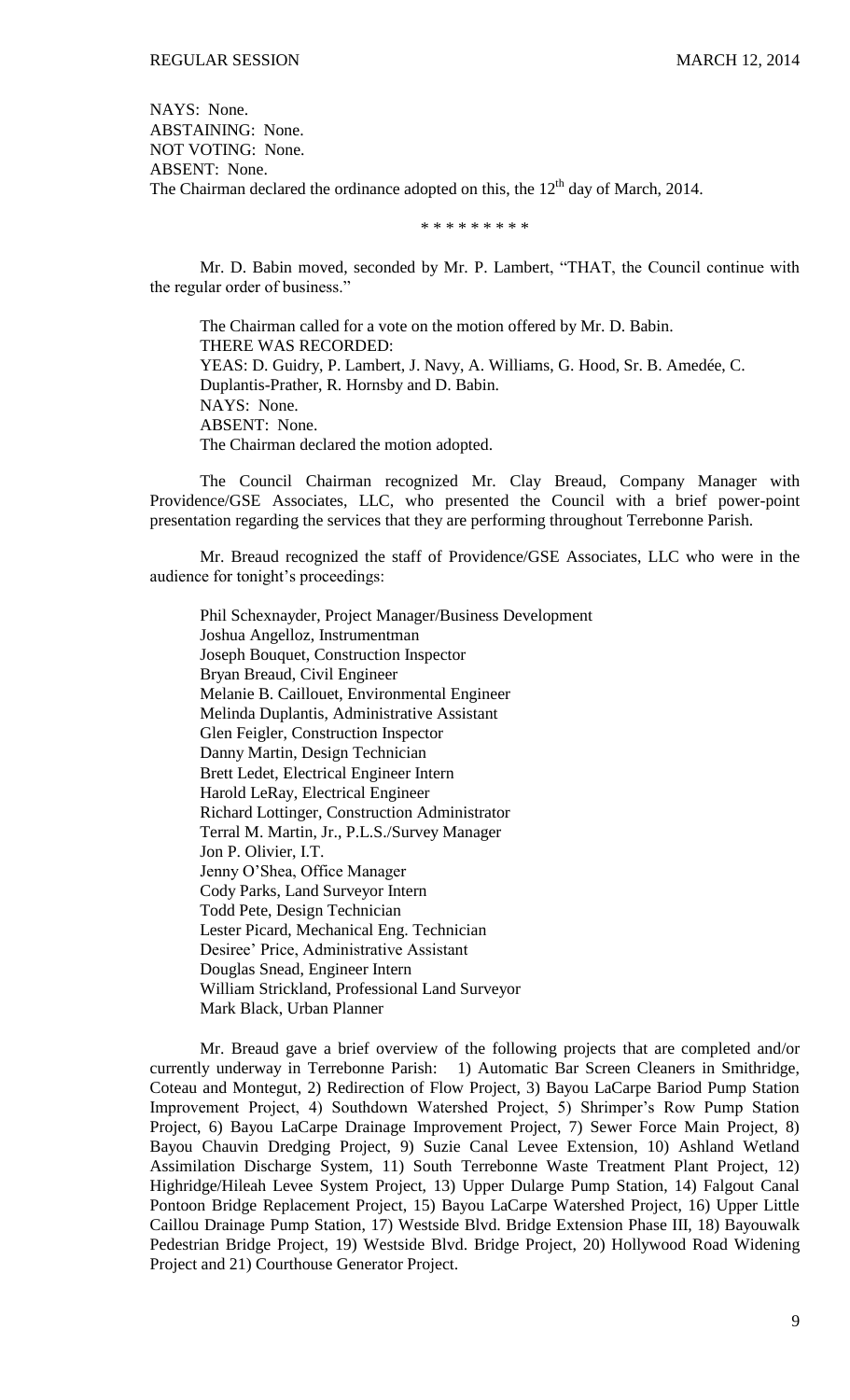Several Council Members along with Parish President Claudet thanked Mr. Breaud and the Providence/GSE staff for a job well done and for informing the citizens of Terrebonne Parish of an updated status of all of the work being performed by this firm throughout the parish. OFFERED BY: Ms. A. Williams.

SECONDED BY: Mr. D. Babin.

RESOLUTION NO. 14-120

A resolution authorizing the Parish President to enter into a contract for engineering services with Providence/GSE Associates, LLC, for the Hollywood Road Widening Project, State Project No. H.007350.6 (CE&I).

WHEREAS, the Administration and the Terrebonne Parish Council, on behalf of the Terrebonne Parish Consolidated Government, are desirous of widening Hollywood Road from Hwy 311 to Tunnel Boulevard, and

WHEREAS, the widening of Hollywood Road from Hwy 311 to Tunnel Boulevard would improve traffic conditions tremendously and relieve traffic congestion that presently exists, and

WHEREAS, funds have been appropriated out of the Surface Transportation Program for the financing for the improvements for the project under the direct administration of the Louisiana Department of Transportation and Development, and

WHEREAS, the Terrebonne Parish Consolidated Government has entered into a City-State agreement with the Louisiana Department of Transportation and requiring specific work to be performed relative to this project, and

WHEREAS, the Terrebonne Parish Consolidated Government has agreed to the 20% local match for both engineering and construction of this project.

NOW, THEREFORE BE IT RESOLVED, by the Terrebonne Parish Council, on behalf of the Terrebonne Parish Consolidated Government, that the Parish President, Michel Claudet, be authorized to enter into a contract between Providence/GSE Associates, LLC and the Terrebonne Parish Consolidated Government for Hollywood Road Widening Project, State Project No. H.007350.6 (CE&I); and,

BE IT FURTHER RESOLVED that a certified copy of the resolution be forwarded to the Engineer, Providence/GSE Associates, LLC.

THERE WAS RECORDED:

YEAS: D. Guidry, P. Lambert, J. Navy, A. Williams, G. Hood, Sr., B. Amedée, C. Duplantis-Prather, R. Hornsby and D. Babin. NAYS: None. ABSTAINING: None. NOT VOTING: None. ABSENT: None. The Chairman declared the resolution adopted on this, the  $12<sup>th</sup>$  day of March, 2014.

\* \* \* \* \* \* \* \*

The Council Chairman recognized Mr. Doug Petitpain, Senior Deacon, Terrebonne Fellowship Lodge No. 481 Free and Accepted Masons, who addressed the Council relative to the matter of changing the name of a section of Bayou Gardens Boulevard to Masonic Boulevard. Mr. Petitpain presented the Council with a petition signed by residents of this area in support of the name change, noting that the 911 Board and various other entities are in agreement with this project. He requested the Council's support with this endeavor.

The Council Chairman recognized Mr. Troy Liner, Terrebonne Fellowship Lodge No. 481 Free and Accepted Masons, who explained that the petition was circulated throughout the neighborhood by himself and Constable David LeBouef (District 1) in an effort to explain to the residents what their intentions are as they relate to the changing of the street name and to gather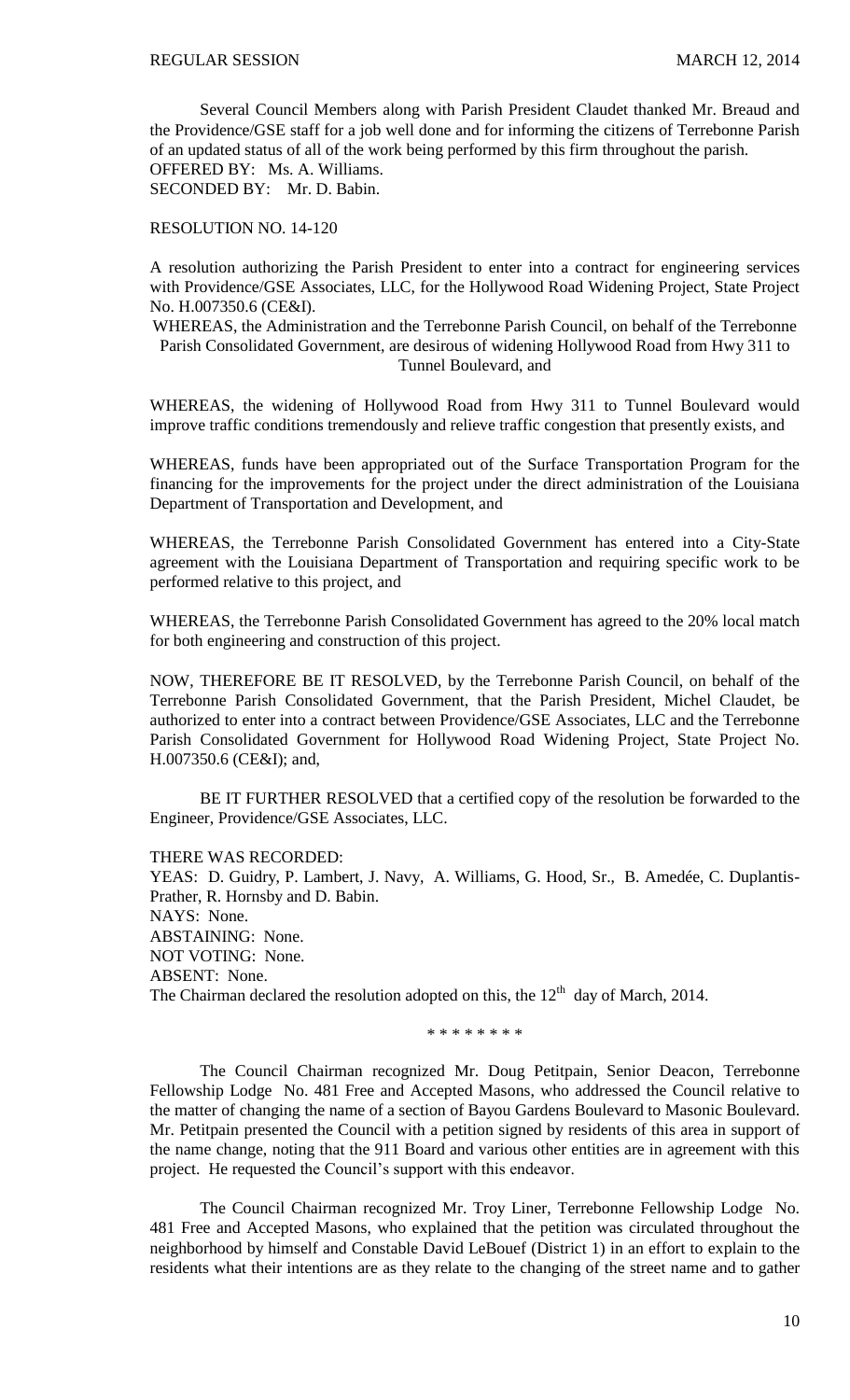support for this project. Mr. Liner explained that they have the support of the 911 Board, the Coteau Fire Department, the Bayou Blue Fire Department and the Bayou Cane Fire Department.

Ms. A. Williams moved, seconded by Mr. D. Babin, "THAT, the Council accept the petition regarding the proposed name change of Bayou Gardens Boulevard to Masonic Boulevard into the records of these proceedings, and refer this matter to the appropriate committee for further discussion."

The Chairman called for a vote on the motion offered by Ms. A. Williams. THERE WAS RECORDED: YEAS: D. Guidry, P. Lambert, J. Navy, A. Williams, G. Hood, Sr. B. Amedée, C. Duplantis-Prather, R. Hornsby and D. Babin. NAYS: None. ABSENT: None. The Chairman declared the motion adopted.

The Chairman called for a report on the Budget and Finance Committee meeting held on 03/10/14, whereupon the Committee Chairman, noting that ratification of the minutes calls public hearings on 03/26/14, rendered the following:

## **BUDGET & FINANCE COMMITTEE MARCH 10, 2014**

The Chairman, John Navy, called the Budget & Finance Committee meeting to order at 5:30 p.m. in the Terrebonne Parish Council Meeting Room with an Invocation offered by A. Williams and the Pledge of Allegiance led by B. Amedee. Upon roll call, Committee Members recorded as present were: B. Amedée, D. Babin, D. Guidry, Capt. Greg Hood, Sr., R. Hornsby, P. Lambert, J. Navy, and A. Williams. Committee Member C. Duplantis-Prather was recorded as absent. A quorum was declared present.

OFFERED BY: Mr. D. Babin. SECONDED BY: Ms. A. Williams.

RESOLUTION NO. 14-121

WHEREAS, on February 25, 2014, bids were received by the Terrebonne Parish Consolidated Government for Bid #14-POLCON-04 Purchase of four (4) New/Unused Stainless Steel Surface Aerators for the Public Works/Treatment Division, and

WHEREAS, after careful review by Gregory Bush, Public Works Director and Mike Ordogne, Pollution Control Administrator it has been determined that Aerator Solutions submitted the lowest responsive bid in the amount of \$54,396.00 and

WHEREAS, the Parish Administration has concurred with the recommendation that the bid of Aerator Solutions, is the lowest responsive bid for Bid ##14-POLCON-04 Purchase of four (4) New/Unused Stainless Steel Surface Aerators for the Public Works/Treatment Division, as per bid forms.

NOW, THEREFORE BE IT RESOLVED by the Terrebonne Parish Council (Budget and Finance Committee), on behalf of the Terrebonne Parish Consolidated Government, that the recommendation of Parish Administration be approved and the bid of Aerator Solutions for the aforementioned in the amount of \$54,396.00 as per bid forms.

THERE WAS RECORDED:

YEAS: J. Navy, A. Williams, G. Hood, Sr., B. Amedée, R. Hornsby, D. Babin, D. Guidry and P. Lambert. NAYS: None. ABSTAINING: None. NOT VOTING: None. ABSENT: C. Duplantis-Prather. The Chairman declared the resolution adopted on this, the  $10<sup>th</sup>$  day of March, 2014.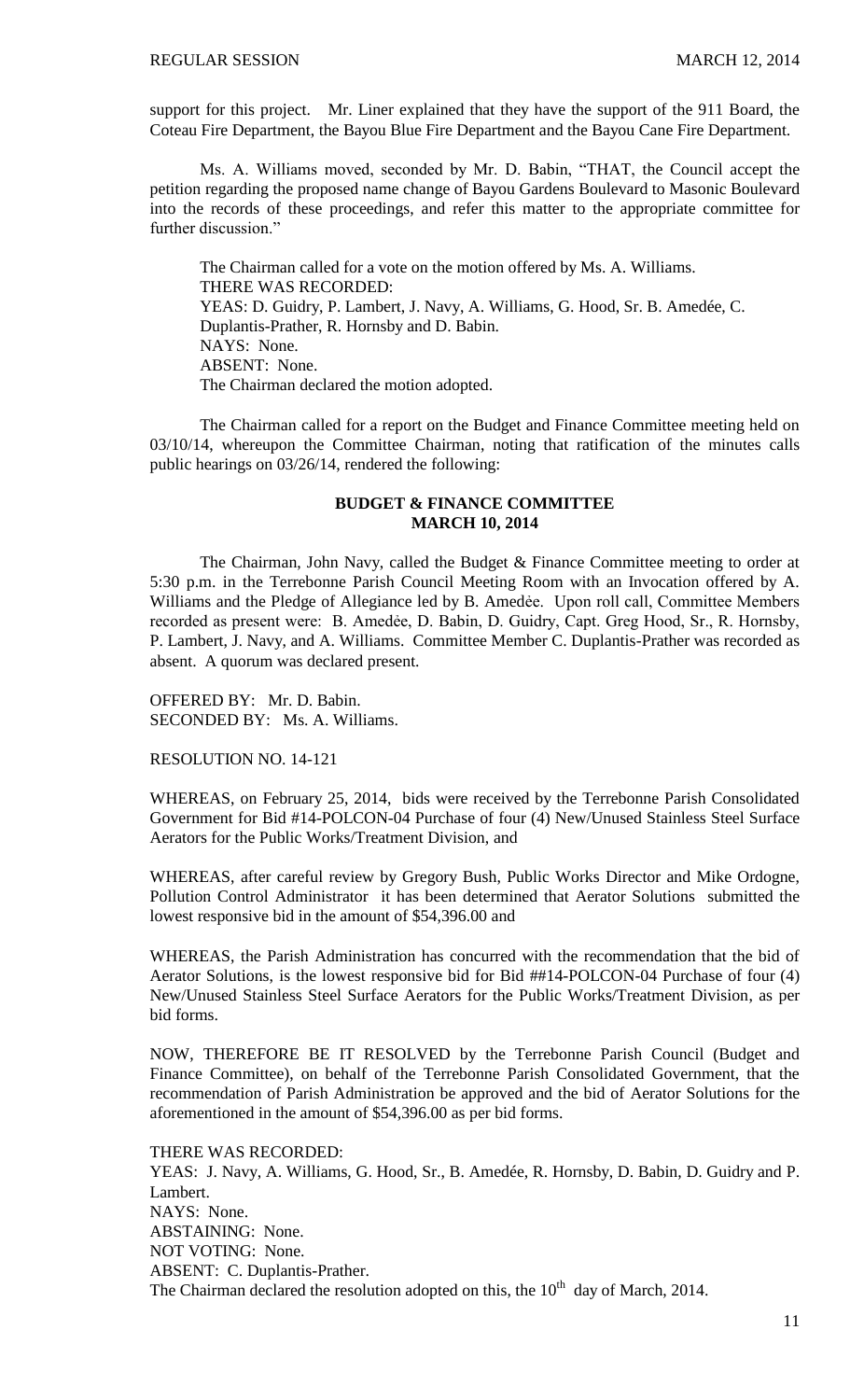\* \* \* \* \* \* \* \* \*

OFFERED BY: Ms. B. Amedee. SECONDED BY: Mr. G. Hood, Sr.

RESOLUTION NO. 14-122

WHEREAS, prices were obtained through the Louisiana State Commodity Catalog by the Terrebonne Parish Consolidated Government for the purpose of purchasing eight (8) surveillance recording systems for the Public Transit Division, Public Works Department under the Louisiana State Contract #408849, and

WHEREAS, after careful review by Yolanda Scott-Reed, Public Transit Manager and Gregory Bush, Public Works Director it has been determined that the total price of Sixty-nine Thousand, Six Hundred Twenty-five Dollars (\$69,625.00) from Bits Technical Corporation for the purchase of eight (8) new /unused surveillance recording systems should be accepted as per the State Contract Catalog, and

WHEREAS, the Parish Finance Department has verified that funds are budgeted and available for the purchase of the aforementioned surveillance recording systems, and

WHEREAS, the Parish Administration has recommended the acceptance of the price for the aforementioned recording systems purchases at a total cost of Sixty-nine Thousand, Six Hundred Twenty-five Dollars (\$69,625.00) as per the State Purchasing Contract Catalog.

NOW, THEREFORE BE IT RESOLVED by the Terrebonne Parish Council (Budget and Finance Committee), on behalf of the Terrebonne Parish Consolidated Government, that the recommendation of the Parish Administration be approved and that the purchase of the surveillance recording systems be accepted as per the aforementioned forms.

THERE WAS RECORDED:

YEAS: J. Navy, A. Williams, G. Hood, Sr., B. Amedée, R. Hornsby, D. Babin, D. Guidry and P. Lambert. NAYS: None. ABSTAINING: None. NOT VOTING: None. ABSENT: C. Duplantis-Prather. The Chairman declared the resolution adopted on this, the  $10<sup>th</sup>$  day of March, 2014.

\* \* \* \* \* \* \* \* \*

OFFERED BY: Ms. B. Amedee. SECONDED BY: Mr. D. Guidry.

RESOLUTION NO. 14-123

WHEREAS, prices were obtained through the Louisiana State Commodity Catalog by the Terrebonne Parish Consolidated Government for the purpose of purchasing one (1) new and unused  $\frac{3}{4}$  Ton, Extended Cab, 2WD, Bi-Fuel = CNG & Gas, with 8' CNG Service Body Pickup Truck (2014 F-250) for the Gas Distribution Division, Utilities Department under State Contract #409705, and

WHEREAS, after careful review by Siamak Mohktarnejad, Utilities Associate Director and Tom Bourg, Utilities Director it has been determined that the price of Thirty-eight Thousand, Seven Hundred Ninety-four Dollars and Eighty-two Cents (\$38,794.82) from Terrebonne Motor Company, Inc. for the purchase of one (1)  $\frac{3}{4}$  Ton, Extended Cab, 2WD, Bi-Fuel = CNG & Gas, with 8' CNG Service Body Pick-up Truck (2014 F-250) should be accepted as per the State Contract Vehicle Catalog and under the provisions set forth in the Louisiana Revised Statutes Title 39:1710, and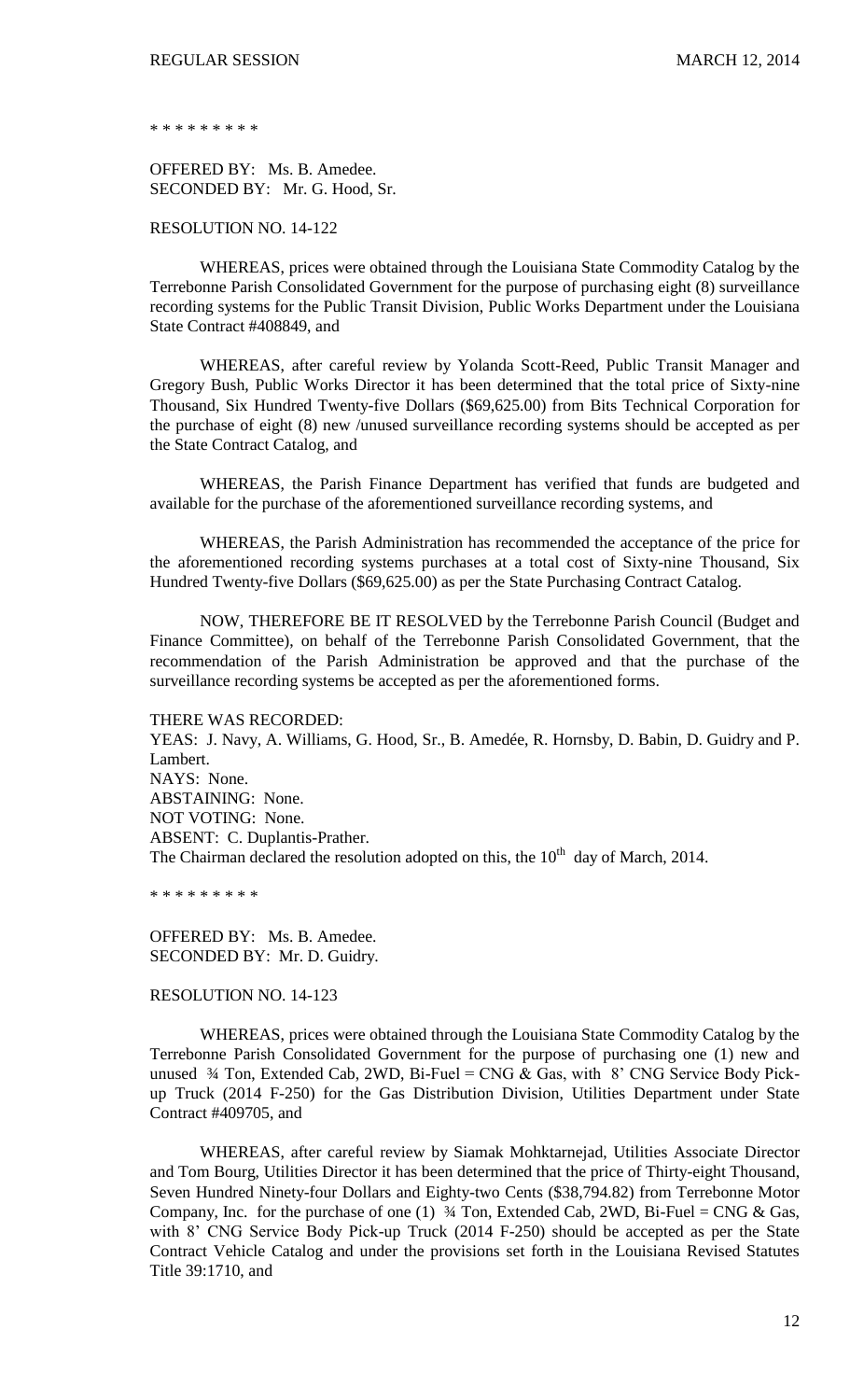WHEREAS, the Parish Administration has recommended the acceptance of the price for the aforementioned vehicle purchase at a cost of Thirty-eight Thousand, Seven Hundred Ninetyfour Dollars and Eighty-two Cents (\$38,794.82) as per the State Purchasing Contract Catalog.

NOW, THEREFORE BE IT RESOLVED by the Terrebonne Parish Council (Budget and Finance Committee), on behalf of the Terrebonne Parish Consolidated Government, that the recommendation of the Parish Administration be approved and that the purchase of the vehicle be accepted as per the aforementioned forms.

THERE WAS RECORDED: YEAS: J. Navy, A. Williams, G. Hood, Sr., B. Amedée, R. Hornsby, D. Babin, D. Guidry and P. Lambert. NAYS: None. ABSTAINING: None. NOT VOTING: None. ABSENT: C. Duplantis-Prather. The Chairman declared the resolution adopted on this, the  $10<sup>th</sup>$  day of March, 2014.

\* \* \* \* \* \* \* \* \*

OFFERED BY: Mr. D. Guidry. SECONDED BY: Mr. P. Lambert.

#### RESOLUTION NO. 14-124

WHEREAS, prices were obtained through the Louisiana State Commodity Catalog by the Terrebonne Parish Consolidated Government for the purpose of purchasing one (1) new and unused  $\frac{3}{4}$  Ton, Extended Cab, 4WD, Bi-Fuel = CNG & Gas, with 6.7' Box Pick-up Truck (2014 F-250) for the Pollution Control Division, Public Works Department under State Contract #409705, and

WHEREAS, after careful review by Mike Ordogne, Pollution Control Administrator and Gregory Bush, Public Works Director it has been determined that the price of Thirty-five Thousand, Five Hundred Seven Dollars and Eighty-two Cents (\$35,507.82) from Terrebonne Motor Company, Inc. for the purchase of one (1)  $\frac{3}{4}$  Ton, Extended Cab, 4WD, Bi-Fuel = CNG & Gas, with 6.7' Box Pick-up Truck (2014 F-250) should be accepted as per the State Contract Vehicle Catalog and under the provisions set forth in the Louisiana Revised Statutes Title 39:1710, and

WHEREAS, the Parish Administration has recommended the acceptance of the price for the aforementioned vehicle purchase at a cost of Thirty-five Thousand, Five Hundred Seven Dollars and Eighty-two Cents (\$35,507.82) as per the State Purchasing Contract Catalog.

NOW, THEREFORE BE IT RESOLVED by the Terrebonne Parish Council (Budget and Finance Committee), on behalf of the Terrebonne Parish Consolidated Government, that the recommendation of the Parish Administration be approved and that the purchase of the vehicle be accepted as per the aforementioned forms.

THERE WAS RECORDED: YEAS: J. Navy, A. Williams, G. Hood, Sr., B. Amedée, R. Hornsby, D. Babin, D. Guidry and P. Lambert. NAYS: None. ABSTAINING: None. NOT VOTING: None. ABSENT: C. Duplantis-Prather. The Chairman declared the resolution adopted on this, the  $10<sup>th</sup>$  day of March, 2014.

\* \* \* \* \* \* \* \* \*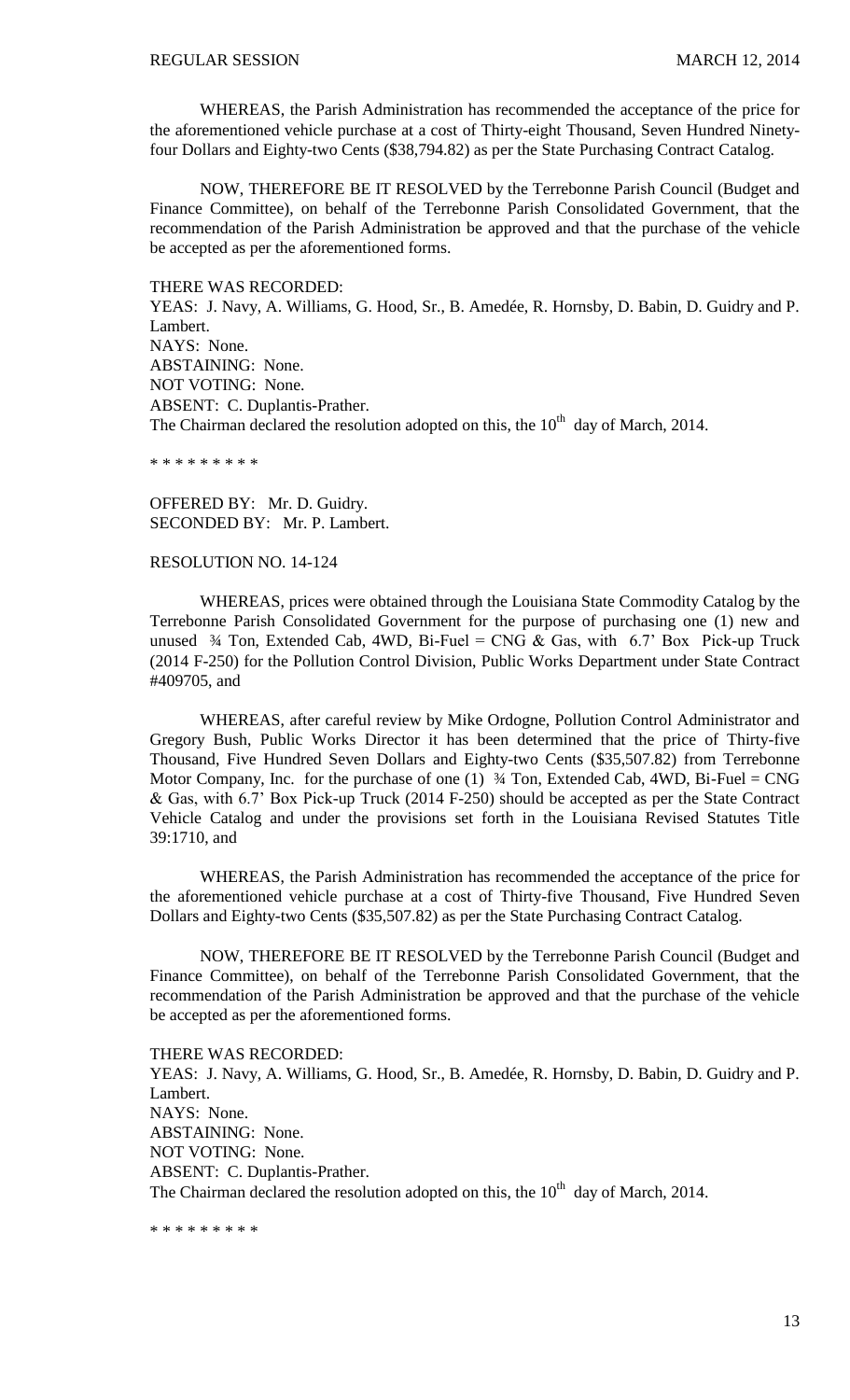OFFERED BY: D. Babin. SECONDED BY: Ms. B. Amedee.

# RESOLUTION NO. 14-125

WHEREAS, prices were obtained through the Louisiana State Commodity Catalog by the Terrebonne Parish Consolidated Government for the purpose of purchasing one (1) new and unused  $\frac{3}{4}$  Ton, Extended Cab, 4WD, Bi-Fuel = CNG & Gas, with 8' CNG Service Body Pickup Truck (2014 F-250) for the Pollution Control Division, Public Works Department under State Contract #409705, and

WHEREAS, after careful review by Mike Ordogne, Pollution Control Administrator and Gregory Bush, Public Works Director it has been determined that the price of Forty-one Thousand, Eight Hundred Three Dollars and Eighty-two Cents (\$41,803.82) from Terrebonne Motor Company, Inc. for the purchase of one (1)  $\frac{3}{4}$  Ton, Extended Cab, 4WD, Bi-Fuel = CNG & Gas, with 8' CNG Service Body Pick-up Truck (2014 F-250) should be accepted as per the State Contract Vehicle Catalog and under the provisions set forth in the Louisiana Revised Statutes Title 39:1710, and

WHEREAS, the Parish Administration has recommended the acceptance of the price for the aforementioned vehicle purchase at a cost of Forty-one Thousand, Eight Hundred Three Dollars and Eighty-two Cents (\$41,803.82) as per the State Purchasing Contract Catalog.

NOW, THEREFORE BE IT RESOLVED by the Terrebonne Parish Council (Budget and Finance Committee), on behalf of the Terrebonne Parish Consolidated Government, that the recommendation of the Parish Administration be approved and that the purchase of the vehicle be accepted as per the aforementioned forms.

#### THERE WAS RECORDED:

YEAS: J. Navy, A. Williams, G. Hood, Sr., B. Amedée, R. Hornsby, D. Babin, D. Guidry and P. Lambert. NAYS: None. ABSTAINING: None. NOT VOTING: None. ABSENT: C. Duplantis-Prather. The Chairman declared the resolution adopted on this, the  $10<sup>th</sup>$  day of March, 2014.

\* \* \* \* \* \* \* \* \*

OFFERED BY: Ms. B. Amedee. SECONDED BY: Mr. D. Guidry.

#### RESOLUTION NO. 14-126

WHEREAS, prices were obtained through the Louisiana State Commodity Catalog by the Terrebonne Parish Consolidated Government for the purpose of purchasing one (1) new and unused  $\frac{3}{4}$  Ton, Extended Cab, 4WD, Bi-Fuel = CNG & Gas, with 8' Box Pick-up Truck (2014) F-250) for the Pollution Control Division, Public Works Department under State Contract #409705, and

WHEREAS, after careful review by Mike Ordogne, Pollution Control Administrator and Gregory Bush, Public Works Director it has been determined that the price of Thirty-four Thousand, Eight Hundred Sixty-seven Dollars and Eighty-two Cents (\$34,867.82) from Terrebonne Motor Company, Inc. for the purchase of one (1) ¾ Ton, Extended Cab, 4WD, Bi-Fuel = CNG & Gas, with 8' Box Pick-up Truck (2014 F-250) should be accepted as per the State Contract Vehicle Catalog and under the provisions set forth in the Louisiana Revised Statutes Title 39:1710, and

WHEREAS, the Parish Administration has recommended the acceptance of the price for the aforementioned vehicle purchase at a cost of Thirty-four Thousand, Eight Hundred Sixtyseven Dollars and Eighty-two Cents (\$34,867.82) as per the State Purchasing Contract Catalog.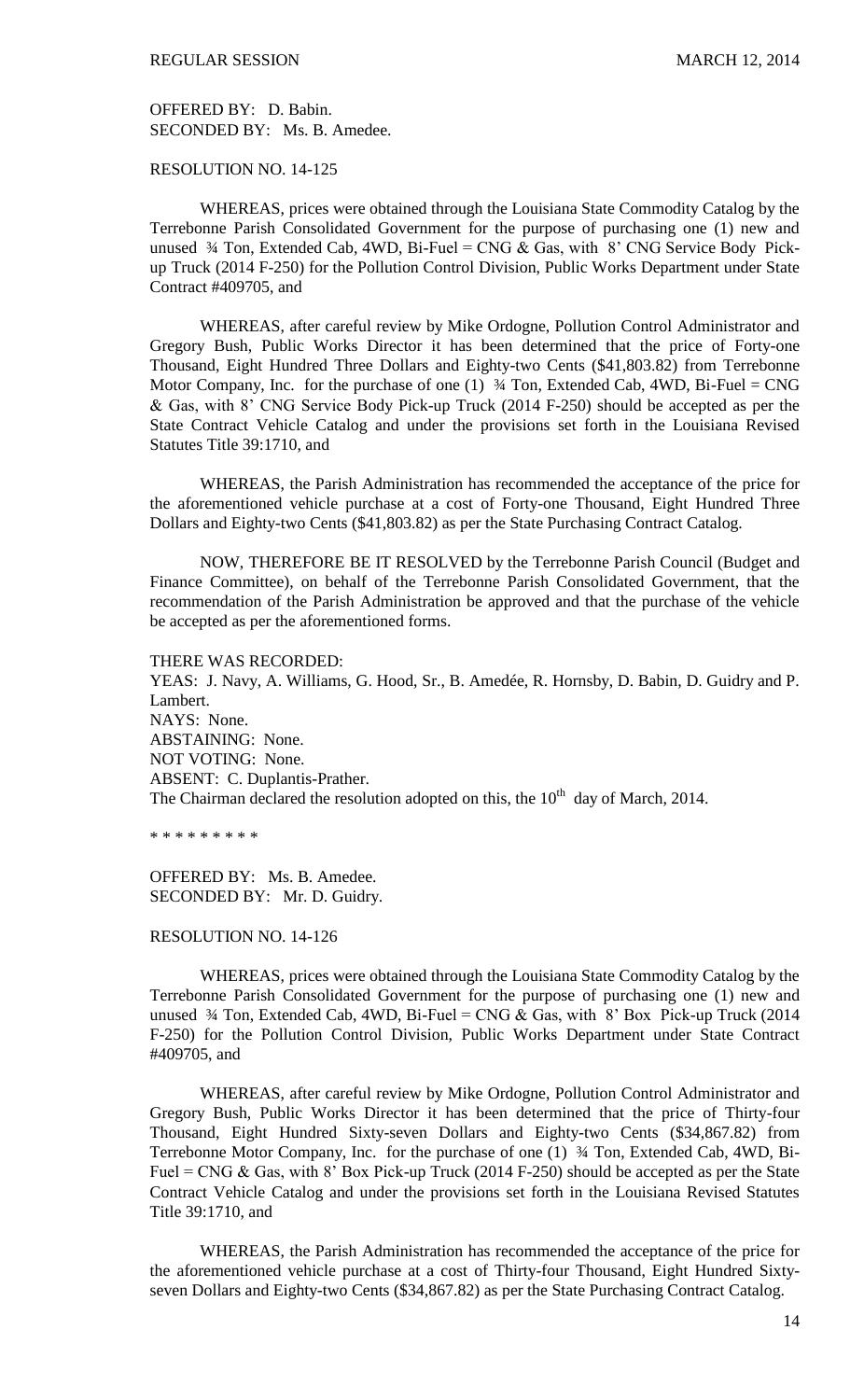NOW, THEREFORE BE IT RESOLVED by the Terrebonne Parish Council (Budget and Finance Committee), on behalf of the Terrebonne Parish Consolidated Government, that the recommendation of the Parish Administration be approved and that the purchase of the vehicle be accepted as per the aforementioned forms.

THERE WAS RECORDED:

YEAS: J. Navy, A. Williams, G. Hood, Sr., B. Amedée, R. Hornsby, D. Babin, D. Guidry and P. Lambert. NAYS: None. ABSTAINING: None. NOT VOTING: None. ABSENT: C. Duplantis-Prather. The Chairman declared the resolution adopted on this, the  $10<sup>th</sup>$  day of March, 2014.

\* \* \* \* \* \* \* \* \*

OFFERED BY: Mr. D. Babin. SECONDED BY: Ms. B. Amedee.

#### RESOLUTION NO. 14-127

WHEREAS, prices were obtained through the Louisiana State Commodity Catalog by the Terrebonne Parish Consolidated Government for the purpose of purchasing one (1) new and unused 1 Ton, Crew Cab and Chassis, 2WD, DRW, Flex Fuel = Gas & E-85 pick-up Truck (2014 Ford F-350) for the Drainage Division, Public Works Department under State Contract #409705, and

WHEREAS, after careful review by Carl Ledet, Forced Drainage Superintendent and Gregory Bush, Director of Public Works it has been determined that the price of Twenty-five Thousand Four Hundred Twenty-six Dollars and Eighty-two Cents (\$25,426.82) from Terrebonne Motor Company for the purchase of one (1) new and unused 1 Ton, Crew Cab and Chassis, 2WD, DRW, Flex Fuel = Gas & E-85 pick-up Truck (2014 Ford F-350) should be accepted as per the State Contract Vehicle Catalog and under the provisions set forth in the Louisiana Revised Statutes Title 39:1710, and

WHEREAS, the Parish Administration has recommended the acceptance of the price for the aforementioned vehicle purchase at a total cost of Twenty-five Thousand Four Hundred Twenty-six Dollars and Eighty-two Cents (\$25,426.82) as per the State Purchasing Contract Catalog.

NOW, THEREFORE BE IT RESOLVED by the Terrebonne Parish Council (Budget and Finance Committee), on behalf of the Terrebonne Parish Consolidated Government, that the recommendation of the Parish Administration be approved and that the purchase of the vehicle be accepted as per the aforementioned forms.

#### THERE WAS RECORDED:

YEAS: J. Navy, A. Williams, G. Hood, Sr., B. Amedée, R. Hornsby, D. Babin, D. Guidry and P. Lambert. NAYS: None. ABSTAINING: None. NOT VOTING: None.

ABSENT: C. Duplantis-Prather.

The Chairman declared the resolution adopted on this, the  $10<sup>th</sup>$  day of March, 2014.

\* \* \* \* \* \* \* \* \*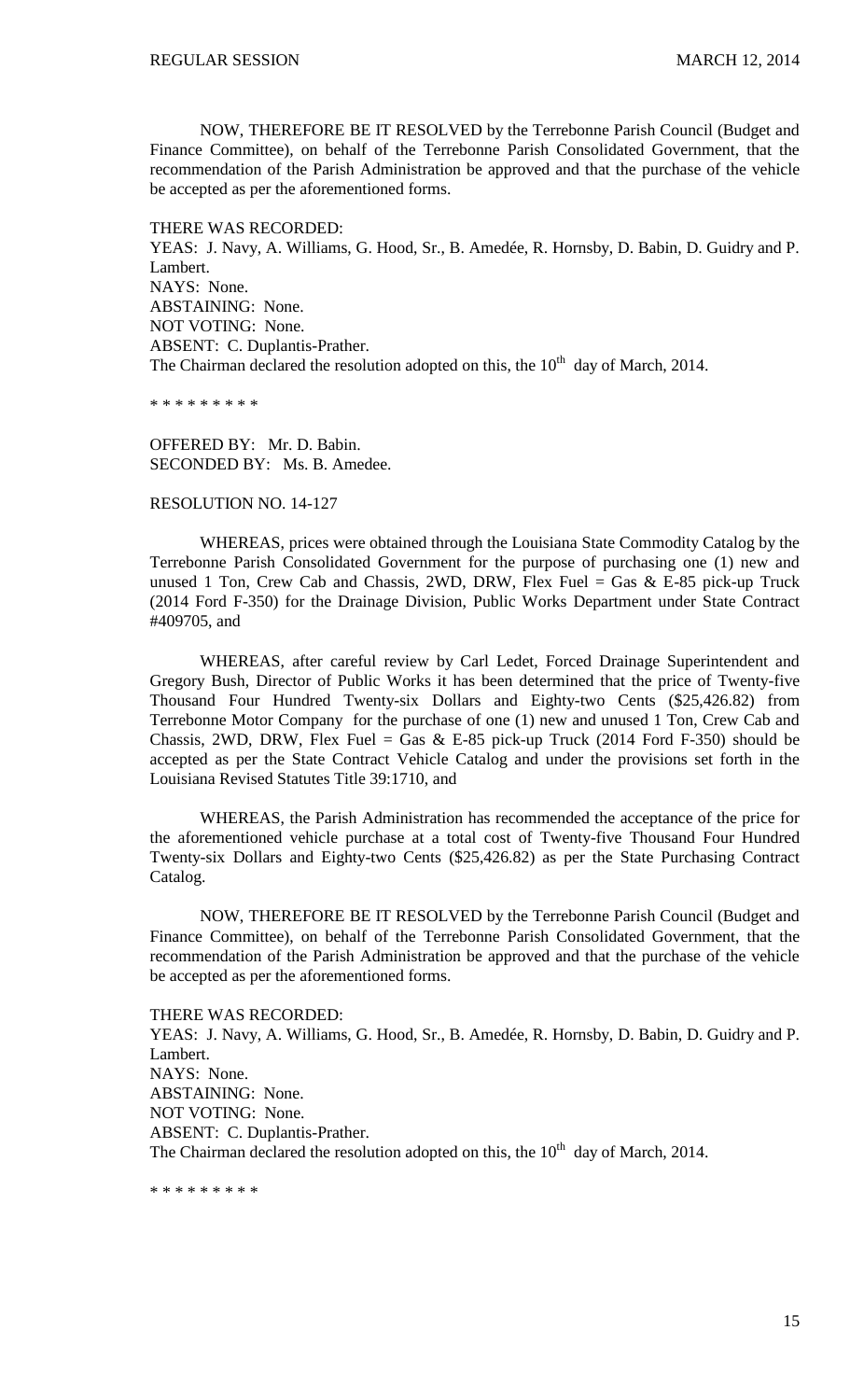OFFERED BY: Ms. A. Williams. SECONDED BY: Ms. B. Amedee and Mr. P. Lambert.

## RESOLUTION NO. 14-128

WHEREAS, the Terrebonne Parish Clerk of Court continues to need leased office space at 417 Goode Street to house records and other associated activities of his office and its related business transactions which necessitate work and services provided by his office, and

WHEREAS, the Terrebonne Parish Consolidated Government, as Intervener, has a statutory duty to provide office space for the Clerk of Court, and

WHEREAS, an adjacent parcel of ground continues to be available for use as a parking area and a place for the Parish compactor/dumpster in the southeast corner of the subject parcel of ground, and

WHEREAS, as the Lessor owns the building with office space and adjacent parking suitable for the needs of Lessee and at a price agreeable to Intervener, the parties herein agree to hereby enter into this lease.

NOW, THEREFORE BE IT RESOLVED by the Terrebonne Parish Council (Budget and Finance Committee), on behalf of the Terrebonne Parish Consolidated Government, that it does hereby approve and authorize Parish President, Michel H. Claudet to execute the renewal of a lease approved by the Legal Department with Scott F. Shaw and Susan Shaw Nickel for a term not to exceed two years and not to exceed \$4,012.41 per month.

THERE WAS RECORDED:

YEAS: J. Navy, A. Williams, G. Hood, Sr., B. Amedée, R. Hornsby, D. Babin, D. Guidry and P. Lambert. NAYS: None. ABSTAINING: None. NOT VOTING: None. ABSENT: C. Duplantis-Prather. The Chairman declared the resolution adopted on this, the  $10<sup>th</sup>$  day of March, 2014.

\* \* \* \* \* \* \* \* \*

Mr. R. Hornsby moved, seconded by Mr. D. Babin, "THAT, the Budget & Finance Committee introduce an ordinance to amend the 2014 Adopted Operating Budget of the Terrebonne Parish Consolidated Government for the following items:

I. Historic Preservation Grant, Houma Historic District - \$24,000.00

- II. Southdown Trails System \$8,210.00
- III. Skateboard Park \$294,000.00

and call a public hearing on said matter on Wednesday, March 26, 2014 at 6:30 p.m."

The Chairman called for the vote on the motion offered by Mr. R. Hornsby. THERE WAS RECORDED: YEAS: B. Amedėe, D. Babin, D. Guidry, G. Hood, Sr., R. Hornsby, P. Lambert, J. Navy, and A. Williams. NAYS: None. ABSENT: C. Duplantis-Prather. The Chairman declared the motion adopted.

Mr. D. Babin moved, seconded by Mr. G. Hood, Sr., "THAT, there being no further business to come before the Budget & Finance Committee, the meeting be adjourned."

The Chairman called for the vote on the motion offered by Mr. D. Babin. THERE WAS RECORDED: YEAS: B. Amedėe, D. Babin, D. Guidry, G. Hood, Sr., R. Hornsby, P. Lambert, J. Navy, and A. Williams.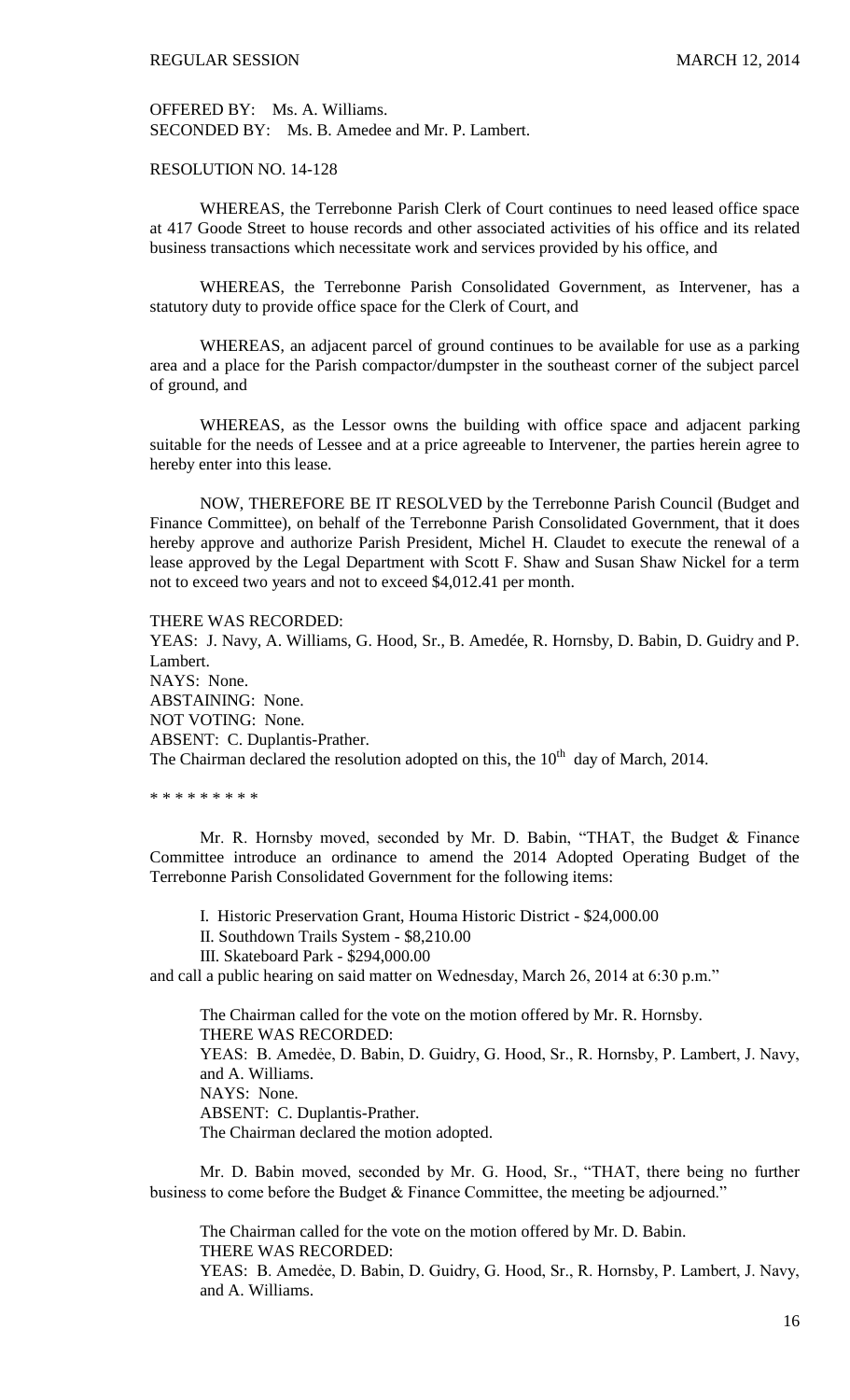NAYS: None.

ABSENT: C. Duplantis-Prather. The Chairman declared the motion adopted and the meeting was adjourned at 5:34 p.m.

John Navy, Chairman

Suzette Thomas, Minute Clerk

Mr. J. Navy moved, seconded by Mr. D. Babin, "THAT, the Council accept and ratify the minutes of the Budget and Finance Committee meeting held on 03/10/14."

The Chairman called for a vote on the motion offered by Mr. J. Navy. THERE WAS RECORDED: YEAS: D. Guidry, P. Lambert, J. Navy, A. Williams, G. Hood, Sr. B. Amedée, C. Duplantis-Prather, R. Hornsby and D. Babin. NAYS: None. ABSENT: None. The Chairman declared the motion adopted.

The Chairman called for a report on the Policy, Procedure and Legal Committee meeting held on 03/10/14, whereupon the Committee Chairwoman rendered the following:

# **POLICY, PROCEDURE, & LEGAL COMMITTEE**

## **MARCH 10, 2014**

The Chairwoman, Arlanda J. Williams, called the Policy, Procedure, & Legal Committee meeting to order at 5:40 p.m. in the Terrebonne Parish Council Meeting Room with an Invocation offered by J. Navy and the Pledge of Allegiance led by D. Babin. Upon roll call, Committee Members recorded as present were: B. Amedẻe, D. Babin, C. Duplantis-Prather, D. Guidry, Capt. Greg Hood, Sr., HPD Ret., R. Hornsby, P. Lambert, J. Navy, and A. Williams. A quorum was declared present.

Ms. C. Duplantis-Prather moved, seconded by Mr. R. Hornsby, "THAT, the Policy, Procedure, & Legal Committee authorize the TPCG to co-sponsor the 2014 Bicycle Safety Rodeo at the Houma-Terrebonne Civic Center on March 22, 2014." (\*\*MOTION ADOPTED AFTER BRIEF COMMENTS)

Senior Planner Chris Pulaski stated that information relative to bicycle safety was presented at the last Council meeting; invited everyone to attend the bicycle rodeo on March 22, 2014 from 9:00 a.m. to noon; and noted that safety tips will include gear checks and information on the new community bicycle trails.

The Chairwoman called for the vote on the motion offered by Ms. C. Duplantis-Prather. THERE WAS RECORDED: YEAS: B. Amedẻe, D. Babin, C. Duplantis-Prather, D. Guidry, G. Hood, Sr., R. Hornsby, P. Lambert, J. Navy, and A. Williams. NAYS: None. ABSENT: None. The Chairwoman declared the motion adopted.

Mr. D. Babin moved, seconded by Mr. G. Hood, Sr., "THAT, there being no further business to come before the Policy, Procedure, & Legal Committee, the meeting be adjourned."

The Chairwoman called for the vote on the motion offered by Mr. D. Babin. THERE WAS RECORDED:

YEAS: B. Amedẻe, D. Babin, C. Duplantis-Prather, D. Guidry, G. Hood, Sr., R. Hornsby, P. Lambert, J. Navy, and A. Williams. NAYS: None.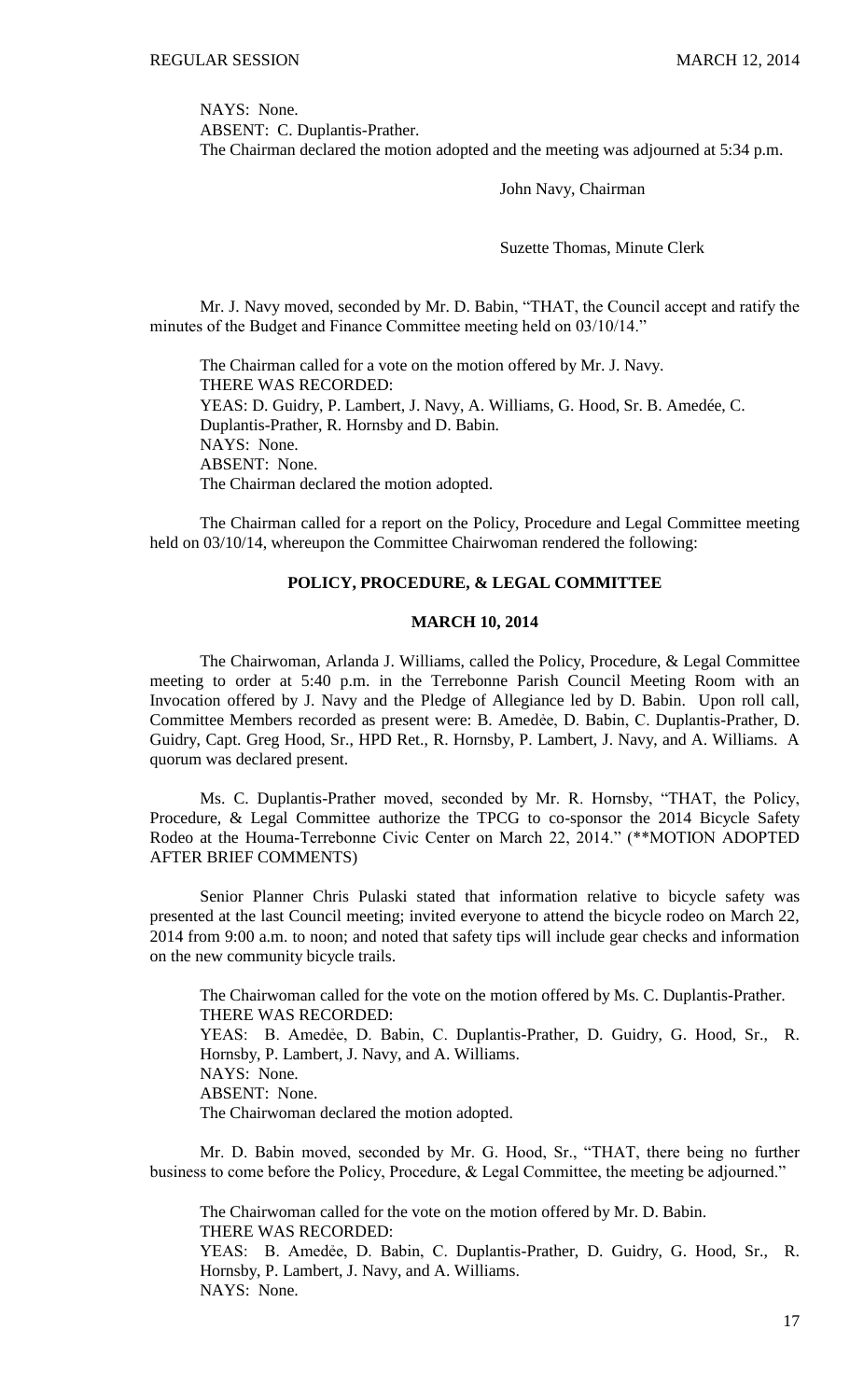ABSENT: None.

The Chairwoman declared the motion adopted and the meeting was adjourned at 5:42 p.m.

Arlanda J. Williams, Chairwoman

Suzette Thomas, Minute Clerk

Ms. A. Williams moved, seconded by Ms. B. Amedée, "THAT, the Council accept and ratify the minutes of the Policy, Procedure and Legal Committee meeting held on 03/10/14."

The Chairman called for a vote on the motion offered by Ms. A. Williams. THERE WAS RECORDED: YEAS: D. Guidry, P. Lambert, A. Williams, G. Hood, Sr. B. Amedée, C. Duplantis-Prather, R. Hornsby and D. Babin. NAYS: None. ABSENT: J. Navy. The Chairman declared the motion adopted.

The Chairman called for a report on the Public Services Committee meeting held on 03/10/14, whereupon the Committee Chairman, noting that ratification of the minutes calls public hearings on 03/26/14, rendered the following:

#### **PUBLIC SERVICES COMMITTEE**

#### **MARCH 10, 2014**

The Chairman, Daniel Babin, called the Public Services Committee meeting to order at 5:50 p.m. in the Terrebonne Parish Council Meeting Room with an Invocation offered by A. Williams and the Pledge of Allegiance led by J. Navy. Upon roll call, Committee Members recorded as present were: B. Amedẻe, D. Babin, C. Duplantis-Prather, D. Guidry, Capt. Greg Hood, Sr., HPD Ret., R. Hornsby, P. Lambert, J. Navy, and A. Williams. A quorum was declared present.

OFFERED BY: Ms. B. Amedee. SECONDED BY: Mr. G. Hood, Sr.

RESOLUTION NO. 14-129

A RESOLUTION AUTHORIZING THE PARISH PRESIDENT TO EXECUTE AN INTERGOVERNMENTAL AGREEMENT BETWEEN THE PARISH OF TERREBONNE, STATE OF LOUISIANA AND LOUISIANA DEPARTMENT OF TRANSPORTATION AND DEVELOPMENT, STATE OF LOUISIANA

WHEREAS, La R.S. 33:1324 provides any parish or political subdivision of the state may make agreements among themselves to engage jointly in the construction or improvement of any public or the promotion and maintenance of any undertaking provided that a least one of the participants to the agreement is authorized by law to complete the undertaking, which authority specifically includes the construction and acquisition of roads; and

WHEREAS, LARS 33:1329 of the local services law expressly provides the right of cooperating entities to acquire property including rights-of-way; and

WHEREAS, Terrebonne Parish Consolidated Government ("TPCG") and Louisiana Department of Transportation and Development ("LADOTD") wish to memorialize an agreement for Terrebonne Parish Consolidated Government ("TPCG") to install turn lanes along LA 660 and LA 316 in conjunction with the Bayou Gardens Boulevard Extension. Upon completion of the of the project, turn lanes along LA 660 and LA 316 will be dedicated to Louisiana Department of Transportation and Development ("LADOTD") for maintenance and operation; and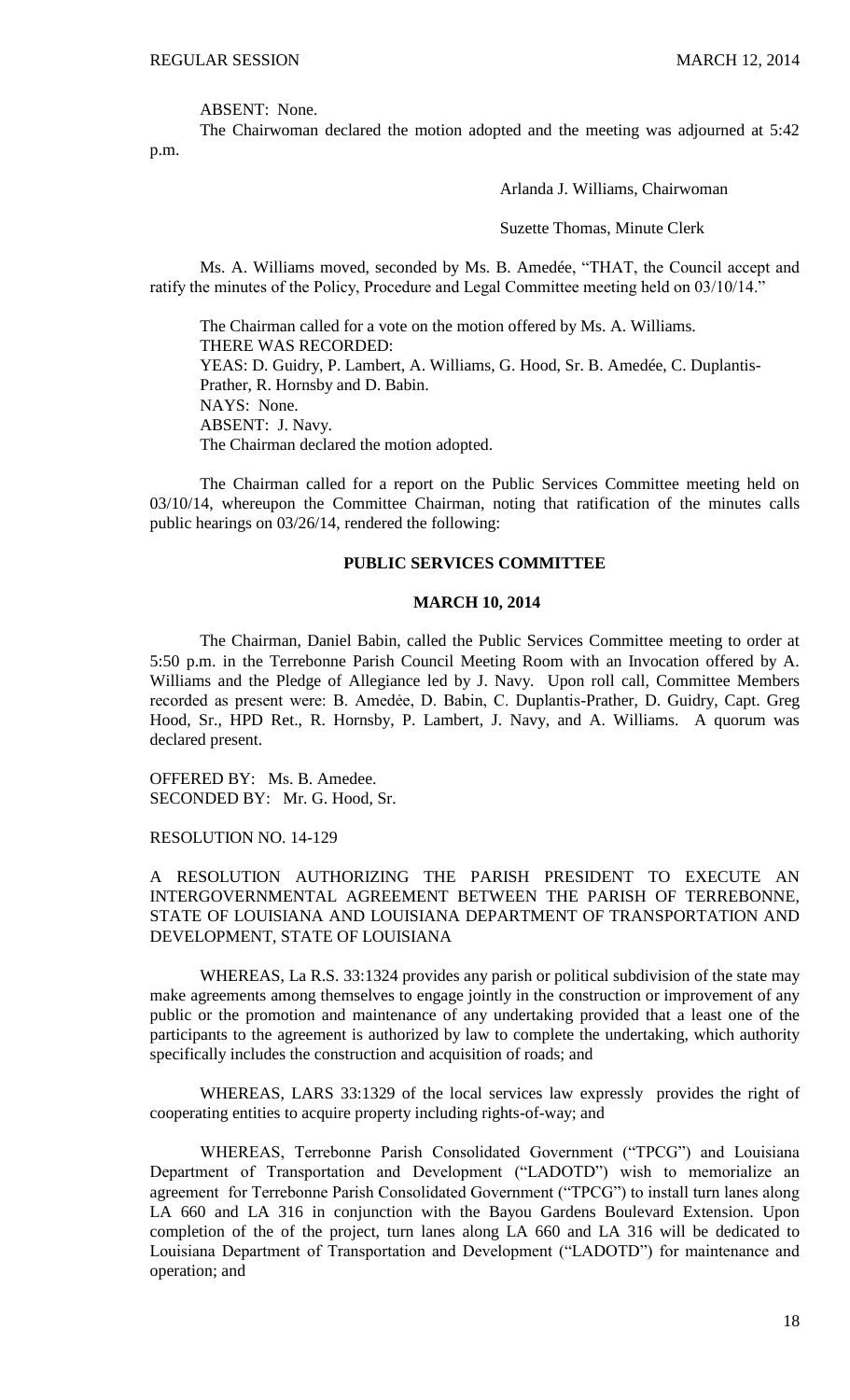WHEREAS, Terrebonne Parish Consolidated Government and the Louisiana Department of Transportation and Development find that entering into this intergovernmental agreement will serve a public safety purpose and have a public benefit; and

NOW, THEREFORE BE IT RESOLVED that the Terrebonne Parish Council (Public Services Committee), on behalf of the Terrebonne Parish Consolidated Government, hereby authorizes its Parish President to execute an intergovernmental agreement with the Louisiana Department of Transportation and Development containing substantially the same terms as those contained within the aforementioned agreement.

THERE WAS RECORDED:

YEAS: J. Navy, A. Williams, G. Hood, Sr., B. Amedée, C. Duplantis-Prather, R. Hornsby, D. Babin, D. Guidry and P. Lambert. NAYS: None. ABSTAINING: None. NOT VOTING: None. ABSENT: None.

The Chairman declared the resolution adopted on this, the  $10<sup>th</sup>$  day of March, 2014.

\* \* \* \* \* \* \* \* \*

OFFERED BY: Ms. A. Williams. SECONDED BY: Mr. P. Lambert.

RESOLUTION NO. 14-130

A resolution authorizing amendment of the contract with Phillips & Jordan, Inc. for Disaster Recovery Debris Management and Removal Services , to extend the term for one year.

WHEREAS, Phillips & Jordan, Inc. currently provides Debris Management and Removal Services to Terrebonne Parish Consolidated Government (TPCG) under a competitively secured contract dated May 22, 2012, and

WHEREAS, the term of this agreement expires May 21, 2014, and

WHEREAS, agreement provide for an optional term extensions of one year each up to a total of three years at the option of TPCG, and

WHEREAS, the Department of Utilities and the parish administration recommend a one year extension at the agreement terms.

NOW THEREFORE BE IT RESOLVED, by the Terrebonne Parish Council (Public Services Committee), on behalf of the Terrebonne Parish Consolidated Government that the amendment of the Debris Management and Removal Services contract with Phillips & Jordan, Inc. extending the term for one year be, and is hereby, authorized.

BE IT FURTHER RESOLVED, that the Parish President and all other appropriate parties be, and they are hereby, authorized to execute any and all contract documents associated therewith.

THERE WAS RECORDED: YEAS: J. Navy, A. Williams, G. Hood, Sr., B. Amedée, C. Duplantis-Prather, R. Hornsby, D. Babin, D. Guidry and P. Lambert. NAYS: None. ABSTAINING: None. NOT VOTING: None. ABSENT: None. The Chairman declared the resolution adopted on this, the  $10<sup>th</sup>$  day of March, 2014.

\* \* \* \* \* \* \* \* \*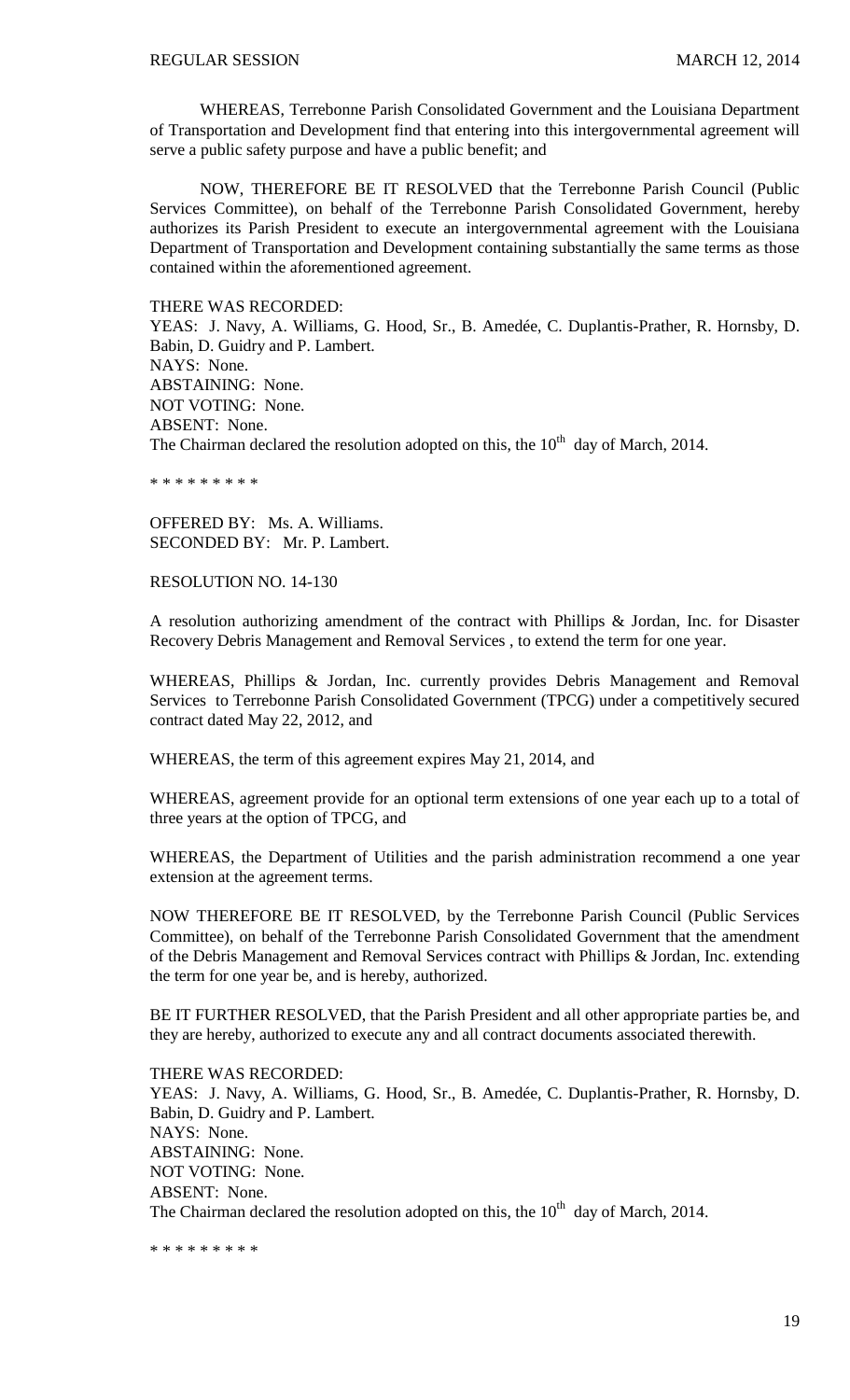OFFERED BY: Ms. A. Williams. SECONDED BY: Ms. B. Amedee.

RESOLUTION NO. 14-131

A resolution authorizing amendment of the contract with Thompson Consulting Services, LLC for Disaster Recovery Debris Monitoring and Management Services, to extend the term for one year.

WHEREAS, Thompson Consulting Services, LLC currently provides Disaster Recovery Monitoring and Management Services to Terrebonne Parish Consolidated Government under competitively secured contract dated May 10, 2012, and

WHEREAS, the term of this agreement expires May 9, 2014, and

WHEREAS, agreement provide for an optional term extensions of one year each up to a total of three years, and

WHEREAS, Thompson Consulting Services, LLC has offered to extend the current contracts for a one-year period under the current terms, and

WHEREAS, the Department of Utilities and the parish administration recommend acceptance of their proposal.

NOW THEREFORE BE IT RESOLVED, by the Terrebonne Parish Council (Public Services Committee), on behalf of the Terrebonne Parish Consolidated Government, that the amendment of the Disaster Recovery Debris Monitoring and Management Services contract with Thompson Consulting Services, LLC extending the term for one year be, and is hereby, authorized.

BE IT FURTHER RESOLVED, that the Parish President and all other appropriate parties be, and they are hereby, authorized to execute any and all contract documents associated therewith.

THERE WAS RECORDED:

YEAS: J. Navy, A. Williams, G. Hood, Sr., B. Amedée, C. Duplantis-Prather, R. Hornsby, D. Babin, D. Guidry and P. Lambert. NAYS: None. ABSTAINING: None. NOT VOTING: None. ABSENT: None. The Chairman declared the resolution adopted on this, the  $10<sup>th</sup>$  day of March, 2014.

\* \* \* \* \* \* \* \* \*

OFFERED BY: Ms. C. Duplantis-Prather. SECONDED BY: Mr. D. Guidry.

RESOLUTION NO. 14-132

A resolution providing for the ratification of the appointment by Parish President Michel Claudet of the firm of All South Consulting Engineers, LLC to provide engineering services for the Westside Blvd/Alma Street Drainage Improvements Project, and also authorizing Parish President Michel Claudet to execute the appropriate engineering contract documents for this project.

WHEREAS, Terrebonne Parish is desirous to improve the drainage in the areas along Westside Blvd and Alma Street, and

WHEREAS, the Terrebonne Parish Consolidated Government would like to proceed with design of this project, and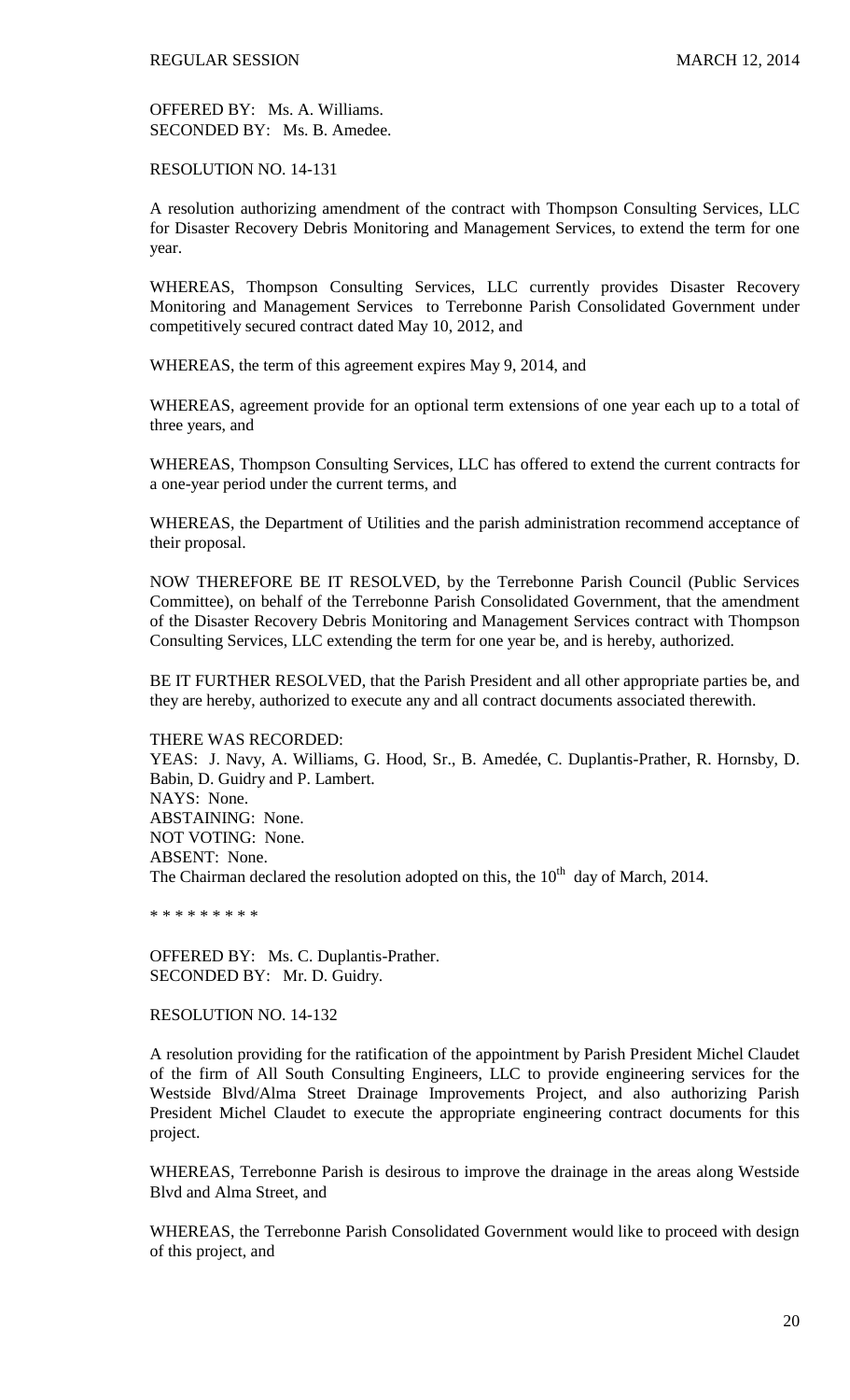WHEREAS, Parish President Michel Claudet has recommended that the firm of All South Consulting Engineers, LLC be retained to provide the necessary professional services for this project, and

NOW, THEREFORE BE IT RESOLVED, that the Terrebonne Parish Council (Public Services Committee), on behalf of the Terrebonne Parish Consolidated Government, that the Parish President Michel Claudet be ratified and that the engineering firm of All South Consulting Engineers, LLC be retained to provide the necessary professional services for the Westside Blvd/Alma Street Drainage Improvements Project and that Parish President Michel Claudet be authorized to execute any and all documents with said firm for this project.

#### THERE WAS RECORDED:

YEAS: J. Navy, A. Williams, G. Hood, Sr., B. Amedée, C. Duplantis-Prather, R. Hornsby, D. Babin, D. Guidry and P. Lambert. NAYS: None. ABSTAINING: None. NOT VOTING: None. ABSENT: None. The Chairman declared the resolution adopted on this, the  $10<sup>th</sup>$  day of March, 2014.

\* \* \* \* \* \* \* \* \*

Committee Member C. Duplantis-Prather thanked Administration for addressing drainage issues in the vicinity of Westside Boulevard and Alma Street; noted that the aforementioned project is the second phase of the culvert construction; added that the work also assists with drainage issues within District 3; and expressed thanks to All South Consulting Engineers, LLC for overseeing the project.

Parish President Michel H. Claudet expressed the importance of the aforementioned project; noted that project continues the culvert work on the Westside Blvd. and Alma Street; that there was a temporary cessation of work on the culvert project on the St. Louis Canal Road the second weekend before Mardi Gras; that due to water infiltration, the roadway was not reopened until Monday, March 24, 2014; and that the roadway will may be closed the latter part of this week or next week for additional work.

OFFERED BY: Mr. R. Hornsby. SECONDED BY: Mr. D. Guidry.

RESOLUTION NO. 14-133

A resolution authorizing the execution of Change Order No. 1 for the Construction Agreement for Parish Project No. 12-DRA-34, Modifications to Southdown/Summerfield Watershed, Terrebonne Parish, Louisiana.

WHEREAS, the Terrebonne Parish Consolidated Government will award the construction to Larry Doiron, LLC, for Parish Project No. 12-DRA-34, Modifications to Southdown/Summerfield Watershed, Terrebonne Parish, Louisiana, and

WHEREAS, due to inclement weather conditions on the project, the contractor had much difficulty finding conditions favorable to construct the project, and

WHEREAS, the Parish is desirous of moving forward with the construction of the drainage project, and

WHEREAS, the contractor is requesting three (3) days extension for October, fifteen (15) days for November, and eight (8) days for December for a total of twenty-eight (28) calendar days, and

WHEREAS, Change Order No. 1 had been recommended by the Engineer, GSE Associates, LLC, for this project.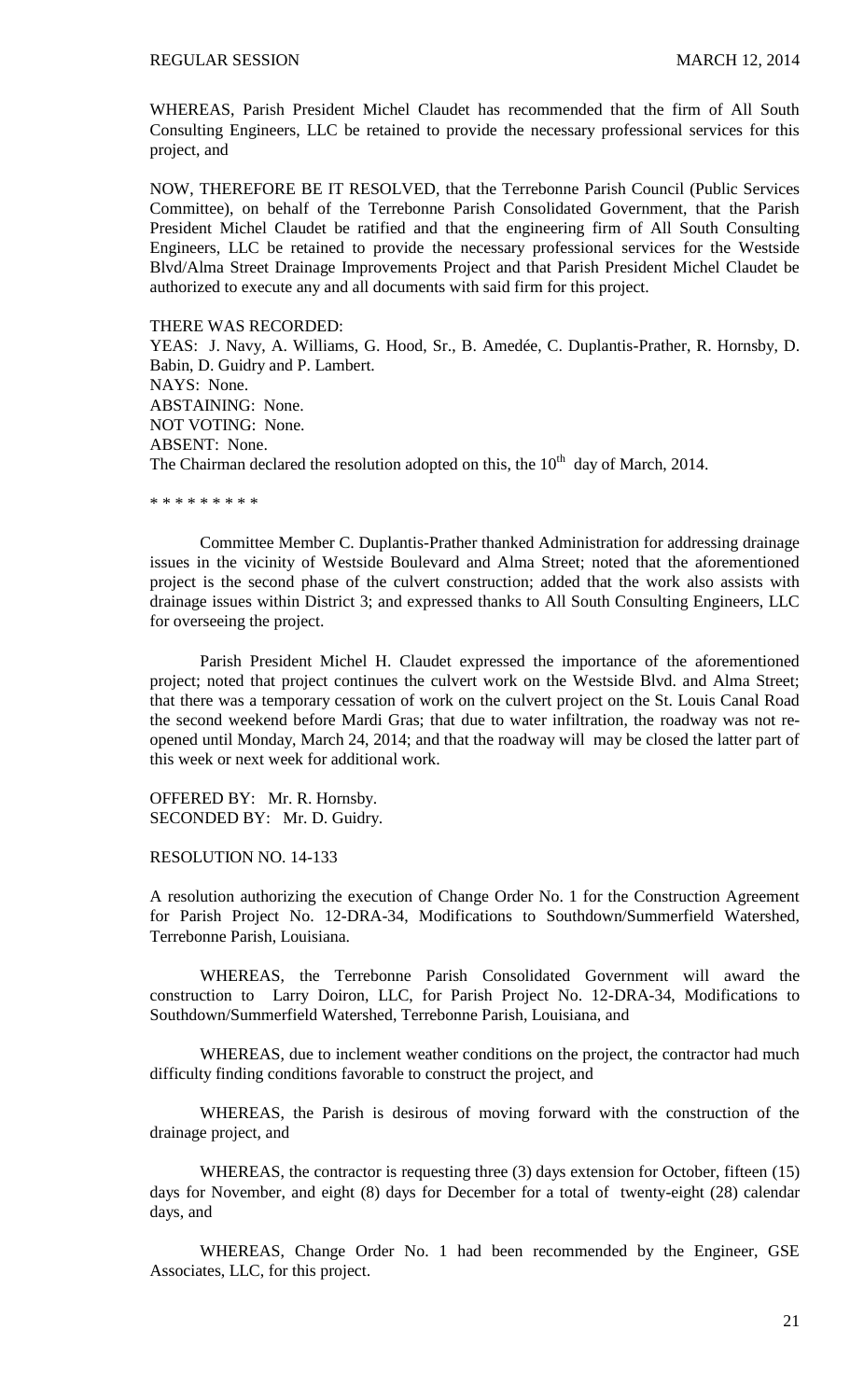NOW, THEREFORE BE IT RESOLVED that the Terrebonne Parish Council (Public Services Committee), on behalf of the Terrebonne Parish Consolidated Government, does hereby approve and authorize the execution by Terrebonne Parish President Michel Claudet of Change Order No. 1 to the construction agreement with Larry Dorion, LLC for Parish Project No. 12- DRA-34, Modifications to Southdown/Summerfield Watershed, Terrebonne Parish, Louisiana, for an increase of Twenty-Eight (28) calendar days to the project, and

BE IT FURTHER RESOLVED that a certified copy of the resolution be forwarded to Engineer, GSE Associates, LLC.

THERE WAS RECORDED:

YEAS: J. Navy, A. Williams, G. Hood, Sr., B. Amedée, C. Duplantis-Prather, R. Hornsby, D. Babin, D. Guidry and P. Lambert. NAYS: None. ABSTAINING: None. NOT VOTING: None. ABSENT: None. The Chairman declared the resolution adopted on this, the  $10<sup>th</sup>$  day of March, 2014. \* \* \* \* \* \* \* \* \*

OFFERED BY: Mr. D. Guidry. SECONDED BY: Ms. C. Duplantis-Prather.

#### RESOLUTION NO. 14-134

A resolution providing for the acceptance of work performed by Boh Bros. Construction Co., LLC., in accordance with the Certificate of Substantial Completion for Parish Project 11-SEW-06, Sewer System Infiltration/Inflow Elimination Program, Terrebonne Parish, Louisiana.

WHEREAS, the Terrebonne Parish Consolidated Government entered into a contract dated December 8, 2011, with Boh Bros. Construction Co., LLC. Recordation Number 1388593, for Parish Project No. 11-SEW-06, Boh Bros. Construction Co., LLC, Terrebonne Parish, Louisiana, and

WHEREAS, the work performed has been inspected by authorized representatives of the Owner, Engineer, and Contractor and found to be substantially complete, and

WHEREAS, the Engineer for this project, T. Baker Smith, LLC., recommends the acceptance of the substantial completion,

NOW, THEREFORE BE IT RESOLVED that the Terrebonne Parish Council (Public Services Committee), on behalf of the Terrebonne Parish Consolidated Government, does hereby accept the work performed, effective as of the date of recording of this resolution, and does authorize and direct the Clerk of Court and Ex-Officio Recorder of Mortgages of Terrebonne Parish to note this acceptance thereof in the margin of the inscription of said contract under Entry No. 1388593 of the Records of Terrebonne Parish, Louisiana, and

BE IT FURTHER RESOLVED that a certified copy of the resolution be forwarded to the Engineer, T. Baker Smith, LLC., and

BE IT FURTHER RESOLVED that a certified copy of the resolution be recorded in the office of the Clerk of Court of Terrebonne Parish to commence a 45-day clear lien period, and

BE IT FURTHER RESOLVED that the Administration is authorized to make payment of retainage upon the presentation of a Clear Lien Certificate.

# THERE WAS RECORDED:

YEAS: J. Navy, A. Williams, G. Hood, Sr., B. Amedée, C. Duplantis-Prather, R. Hornsby, D. Babin, D. Guidry and P. Lambert. NAYS: None. ABSTAINING: None.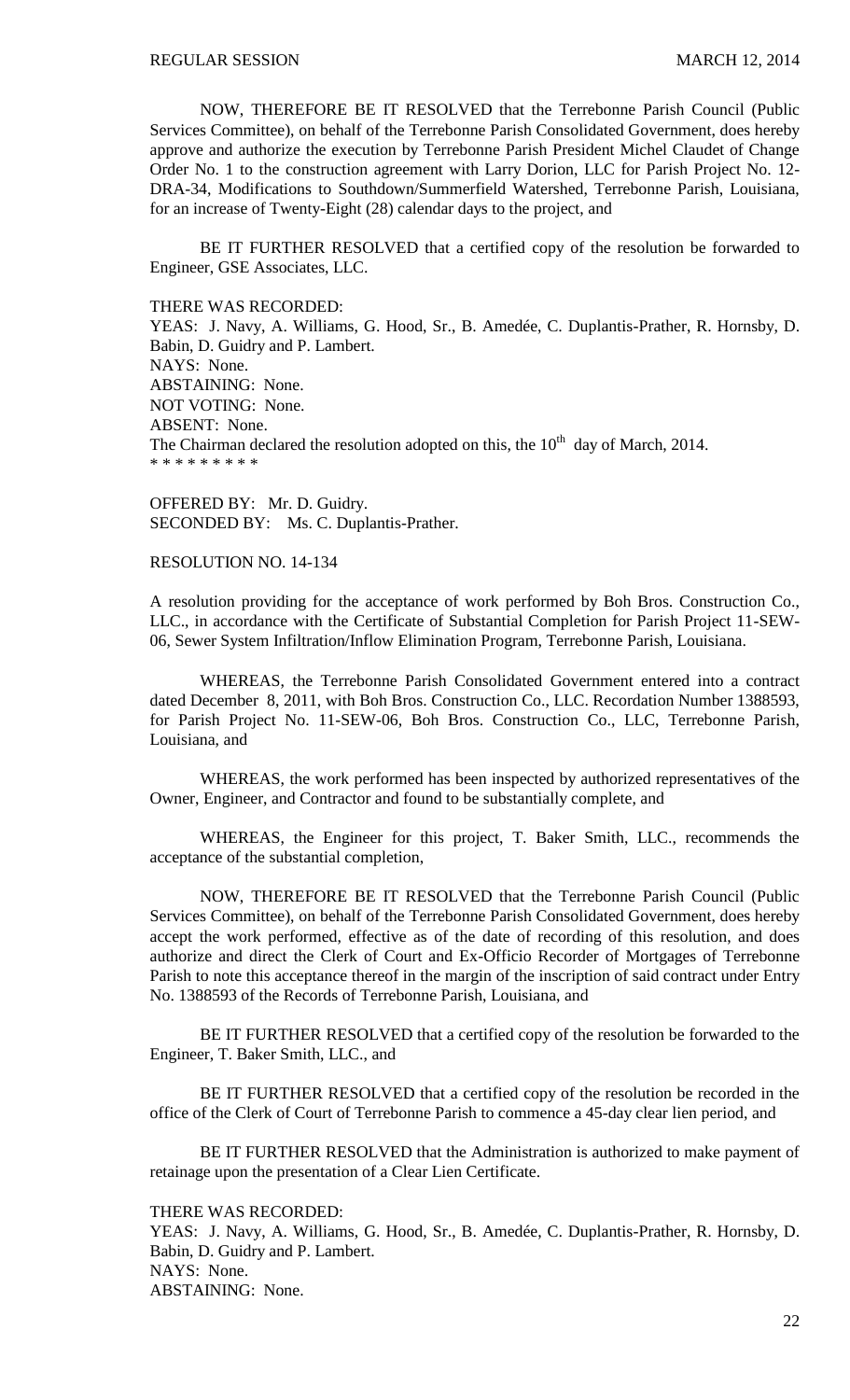NOT VOTING: None. ABSENT: None. The Chairman declared the resolution adopted on this, the  $10<sup>th</sup>$  day of March, 2014. \* \* \* \* \* \* \* \* \*

The Chairman noted that the aforementioned project cost is \$1,500,000.00, and that by lining the pipeline, the life of the pipe will be extended by approximately 50 years.

OFFERED BY: Mr. R. Hornsby. SECONDED BY: Mr. G. Hood, Sr.

#### RESOLUTION NO. 14-135

A resolution providing for the acceptance of work performed by Larry Doiron, Inc., in accordance with the Certificate of Substantial Completion for Parish Project 12-DRA-34, Modifications to Southdown/Summerfield Watershed, Terrebonne Parish, Louisiana.

WHEREAS, the Terrebonne Parish Consolidated Government entered into a contract dated October 2, 2013 with Larry Doiron, Inc., for Parish Project 12-DRA-346, Modifications to Southdown/Summerfield Watershed, Terrebonne Parish, Louisiana, as will be seen by reference to said contract which is recorded under Entry No. 1438426 of the records of Terrebonne Parish, and

WHEREAS, the work performed has been inspected by authorized representatives of the Owner, Engineer, and Contractor and found to be substantially complete, and

WHEREAS, the Engineer for this project, GSE Associates, LLC, recommends the acceptance of the substantial completion,

NOW, THEREFORE BE IT RESOLVED that the Terrebonne Parish Council (Public Services Committee), on behalf of the Terrebonne Parish Consolidated Government, does hereby accept the work performed, effective as of the date of recording of this resolution, and does authorize and direct the Clerk of Court and Ex-Officio Recorder of Mortgages of Terrebonne Parish to note this acceptance thereof in the margin of the inscription of said contract under Entry No. 1438426 of the Records of Terrebonne Parish, Louisiana, and

BE IT FURTHER RESOLVED that a certified copy of the resolution be forwarded to the Engineer, GSE Associates, LLC, and

BE IT FURTHER RESOLVED that a certified copy of the resolution be recorded in the office of the Clerk of Court of Terrebonne Parish to commence a 45-day clear lien period, and

BE IT FURTHER RESOLVED that the Administration is authorized to make payment of retainage upon the presentation of a Clear Lien Certificate.

# THERE WAS RECORDED:

YEAS: J. Navy, A. Williams, G. Hood, Sr., B. Amedée, C. Duplantis-Prather, R. Hornsby, D. Babin, D. Guidry and P. Lambert. NAYS: None. ABSTAINING: None. NOT VOTING: None. ABSENT: None. The Chairman declared the resolution adopted on this, the  $10<sup>th</sup>$  day of March, 2014. \* \* \* \* \* \* \* \* \*

Committee Member J. Navy questioned the policy for placement of port-o-lets at staging and set-up areas for all parades, and requested that the same procedure for distributing port-a-lets on the west side of the parish be utilized for the east side.

Pollution Control Administrator Michael Ordoyne explained that Administration provides eight single port-o-lets on the east side of the parish, which have been installed in the same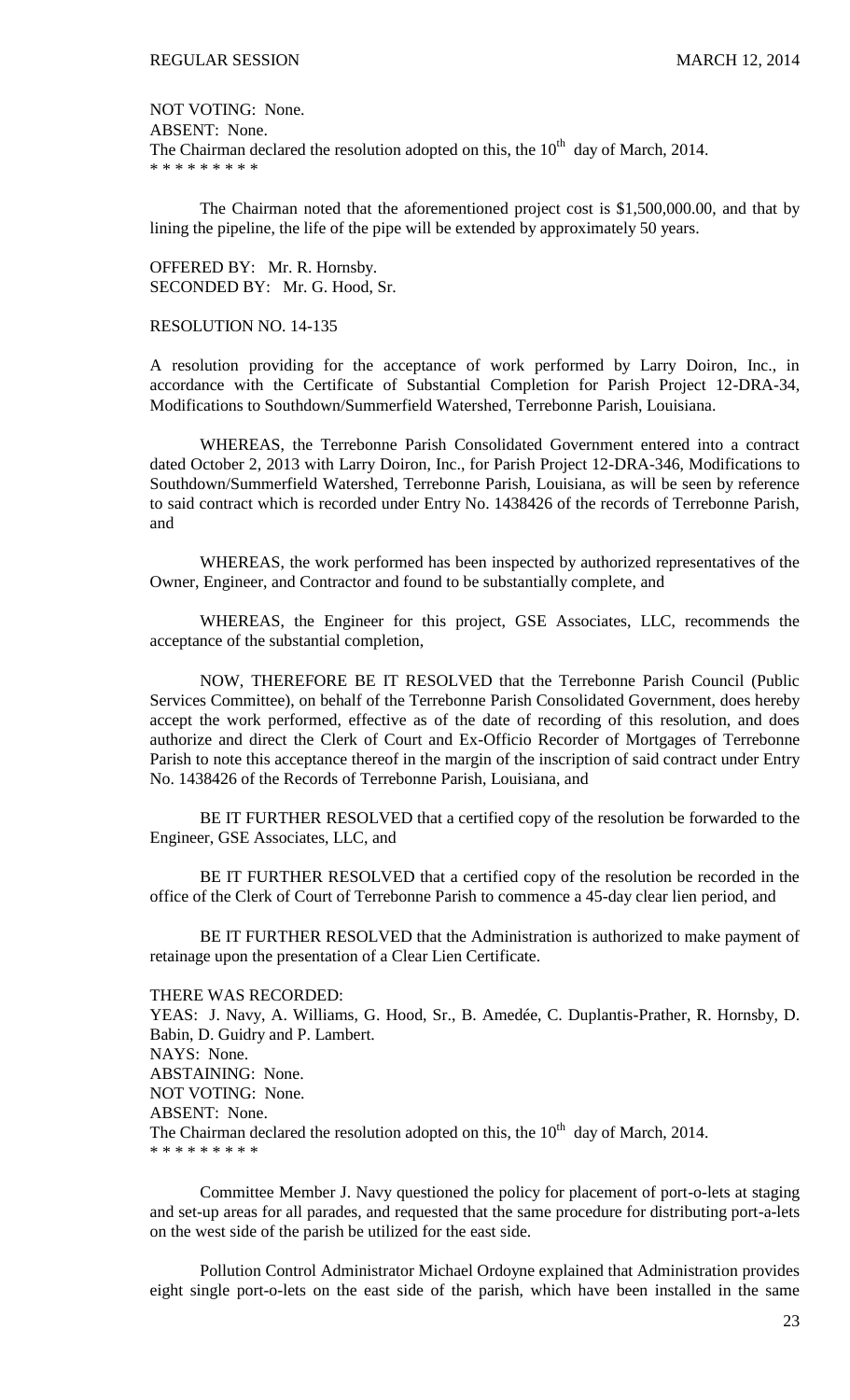location for the last 10 years. He continued that Administration received a call regarding port-olets for the Krewe of Mardi Gras parade on the day of the parade, however, it was too late to obtain additional units. Mr. Ordoyne noted that the requesting gentleman was advised to contact a port-o-lets provider from Thibodaux, and added that if Administration wants to include additional port-o-lets in the bid specifications for next year, he would do so.

Parish President Michel H. Claudet directed Mr. Ordogne to include two additional porto-lets in next year's bid specifications, for use on the east side of the parish. (NO ACTION TAKEN)

Ms. B. Amedée moved, seconded by Mr. J. Navy, "THAT, the Public Services Committee introduce an ordinance to authorize the acquisition of property, sites, and/or servitudes required for the Gray Sewerage Extension (CBDG) Project, and call a public hearing on said matter on Wednesday, March 26, 2014 at 6:30 p.m."

The Chairman called for the vote on the motion offered by Ms. B. Amedée. THERE WAS RECORDED: YEAS: B. Amedẻe, D. Babin, C. Duplantis-Prather, D. Guidry, G. Hood, Sr., R. Hornsby, P. Lambert, J. Navy, and A. Williams. NAYS: None. ABSENT: None. The Chairman declared the motion adopted.

Mr. G. Hood, Sr. moved, seconded by Mr. P. Lambert, "THAT, there being no further business to come before the Public Services Committee, the meeting be adjourned."

The Chairman called for the vote on the motion offered by Mr. G. Hood, Sr. THERE WAS RECORDED:

YEAS: B. Amedẻe, D. Babin, C. Duplantis-Prather, D. Guidry, G. Hood, Sr., R. Hornsby, P. Lambert, J. Navy, and A. Williams.

NAYS: None.

ABSENT: None.

The Chairman declared the motion adopted and the meeting was adjourned at 5:59 p.m.

#### Daniel Babin, Chairman

#### Suzette Thomas, Minute Clerk

Mr. D. Babin moved, seconded by Mr. P. Lambert, "THAT, the Council accept and ratify the minutes of the Public Services Committee meeting held on 03/10/14."

The Chairman called for a vote on the motion offered by Mr. D. Babin. THERE WAS RECORDED: YEAS: D. Guidry, P. Lambert, G. Hood, Sr. B. Amedée, C. Duplantis-Prather, R. Hornsby and D. Babin. NAYS: None. ABSENT: J. Navy and A. Williams. The Chairman declared the motion adopted.

The Chairman called for a report on the Community Development and Planning Committee meeting held on 03/10/13, whereupon the Committee Chairman, noting that ratification of the minutes calls public hearings on 03/26/14, rendered the following:

#### **COMMUNITY DEVELOPMENT & PLANNING COMMITTEE**

## **MARCH 10, 2014**

The Chairman, Dirk Guidry, called the Community Development & Planning Committee meeting to order at 6:00 p.m. in the Terrebonne Parish Council Meeting Room with an Invocation offered by B. Amedée and the Pledge of Allegiance led by P. Lambert. Upon roll call, Committee Members recorded as present were: B. Amedẻe, D. Babin, C. Duplantis-Prather, D.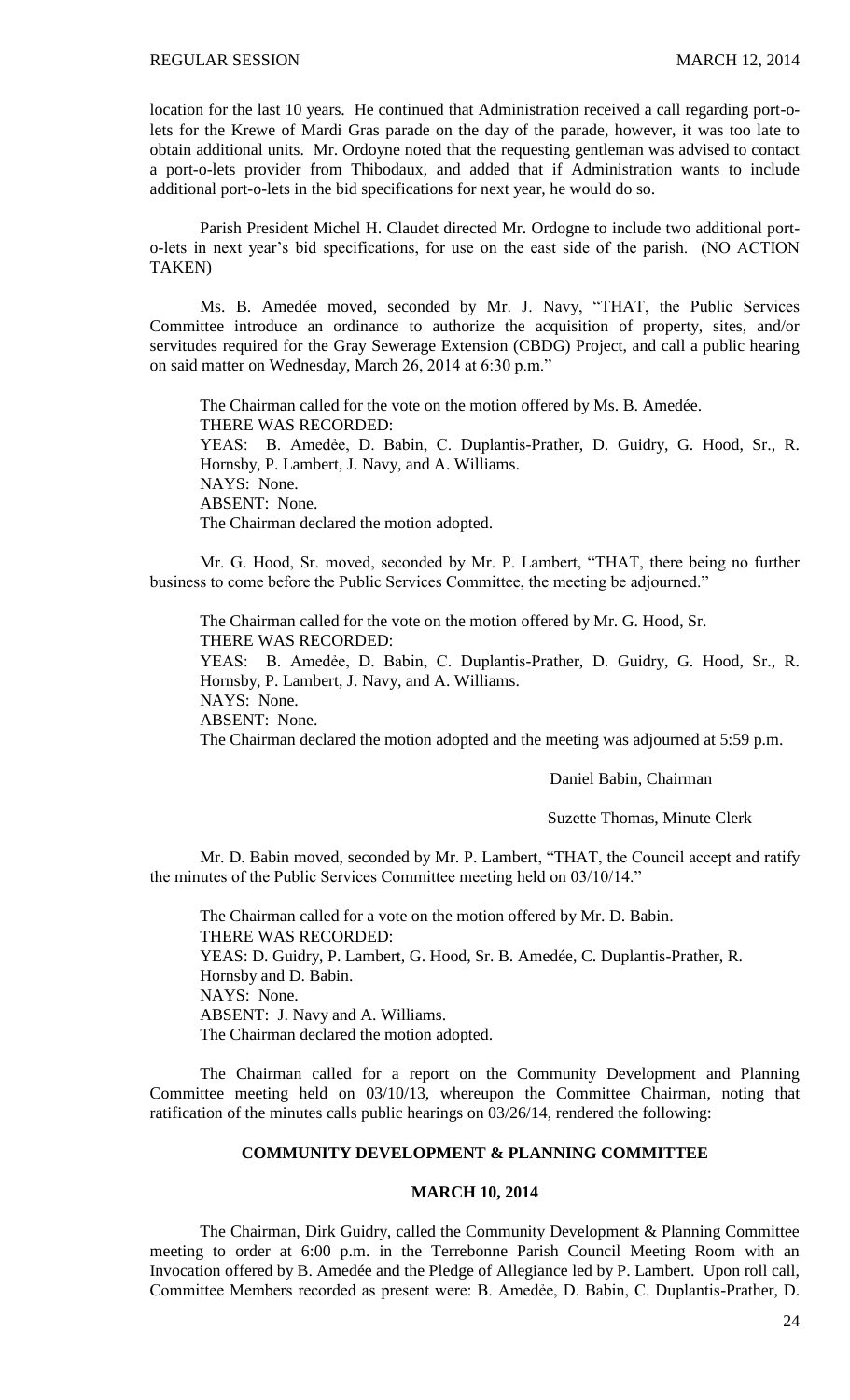Guidry, Capt. Greg Hood, Sr., HPD Ret., R. Hornsby, P. Lambert, J. Navy, and A. Williams. A quorum was declared present.

OFFERED BY: Mr. D. Babin. SECONDED BY: Mr. R. Hornsby.

RESOLUTION NO. 14-136

A RESOLUTION AUTHORIZING THE PARISH PRESIDENT TO ENTER INTO THE APPROPRIATE AGREEMENT WITH THE GOVERNOR'S OFFICE OF HOMELAND SECURITY AND EMERGENCY PREPAREDNESS (GOHSEP) TO IMPLEMENT THE HURRICANE GUSTAV FLOOD HAZARD MITIGATION GRANT PROGRAM (HMGP), HMGP #1786-109-0002, PROJECT #0084 AND SIGN ALL AMENDMENTS OR DOCUMENTS RELATED THERETO.

WHEREAS, by letter dated May 10, 2011 from Mr. Jeffrey Giering, GOHSEP, to Mr. Michel H. Claudet, the Terrebonne Parish Consolidated Government was formally notified that its application for federal assistance under the Hurricane Gustav Hazard Mitigation Grant Program (HMGP #1786-109-0002, Project #0084) was approved in the amount of \$281,280; and

WHEREAS, by letter dated February 24, 2014, from Mr. Jeffrey Giering, GOHSEP, to Mr. Michel H. Claudet, the Terrebonne Parish Consolidated Government has been formally notified that its application for federal assistance for the Houma Police Department under the Hurricane Gustav Hazard Mitigation Grant Program (HMGP #1786-109-0002, Project #0084) has been approved to increase that grant amount; and

WHEREAS, the approved funding for the Wind Retrofit of (3) public facilities in the Parish is as follows:

| Federal Share (75%)     | \$567,817.00      |
|-------------------------|-------------------|
| Non Federal Share (25%) | 189,272.00        |
| TOTAL PROJECT AWARD:    | \$757,089.00 and; |

WHEREAS, the Parish must enter into a subgrantee agreement with the Governor's Office of Homeland Security and Emergency Preparedness to implement the project, and

WHEREAS, the Parish may request increased funding for one or more projects within this application through amendments,

NOW, THEREFORE, BE IT RESOLVED by the Terrebonne Parish Council (Community Development and Planning Committee), on behalf of the Terrebonne Parish Consolidated Government, that the Parish President be hereby authorized to enter into the appropriate agreement with the Governor's Office of Homeland Security and Emergency Preparedness (GOHSEP) and to sign any and all amendments and other documents and to execute agreements related to the implementation of the Hurricane Gustav Flood Hazard Mitigation Grant Program (HMGP), HMGP #1786-109-0002, Project #0084.

THERE WAS RECORDED: YEAS: J. Navy, A. Williams, G. Hood, Sr., B. Amedée, C. Duplantis-Prather, R. Hornsby, D. Babin, D. Guidry and P. Lambert. NAYS: None. ABSTAINING: None. NOT VOTING: None. ABSENT: None. The Chairman declared the resolution adopted on this, the  $10<sup>th</sup>$  day of March, 2014.

\* \* \* \* \* \* \* \* \*

Mr. J. Navy moved, seconded by Mr. D. Babin, "THAT, the Community Development & Planning Committee introduce an ordinance to establish a 'No Parking Zone' in front of 3627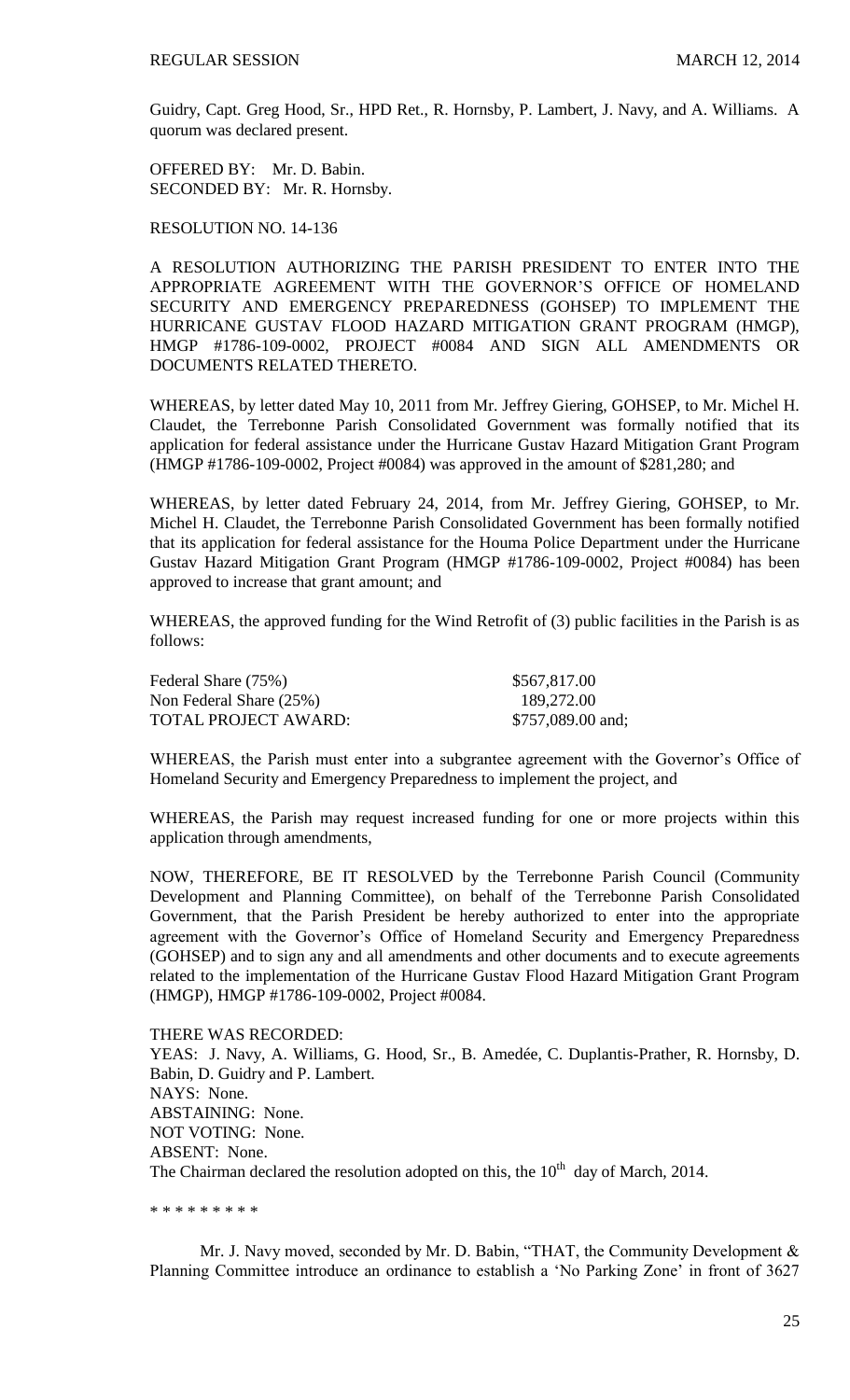Friendswood Drive, Houma, LA, and call a public hearing on said matter on Wednesday, March 26, 2014 at 6:30 p.m."

The Chairman called for the vote on the motion offered by Mr. J. Navy. THERE WAS RECORDED: YEAS: B. Amedẻe, D. Babin, C. Duplantis-Prather, D. Guidry, G. Hood, Sr., R. Hornsby, P. Lambert, J. Navy, and A. Williams. NAYS: None. ABSENT: None. The Chairman declared the motion adopted.

Mr. D. Babin moved, seconded by Mr. G. Hood, Sr., "THAT, there being no further business to come before the Community Development & Planning Committee, the meeting be adjourned."

The Chairman called for the vote on the motion offered by Mr. D. Babin. THERE WAS RECORDED: YEAS: B. Amedẻe, D. Babin, C. Duplantis-Prather, D. Guidry, G. Hood, Sr., R. Hornsby, P. Lambert, J. Navy, and A. Williams. NAYS: None. ABSENT: None. The Chairman declared the motion adopted and the meeting was adjourned at 6:10 p.m.

Dirk Guidry, Chairman

Suzette Thomas Minute Clerk

Mr. D. Guidry moved, seconded by Ms. B. Amedée, "THAT, the Council accept and ratify the minutes of the Community Development and Planning Committee meeting held on 03/10/14."

The Chairman called for a vote on the motion offered by Mr. D. Guidry. THERE WAS RECORDED: YEAS: D. Guidry, P. Lambert, G. Hood, Sr. B. Amedée, C. Duplantis-Prather, R. Hornsby and D. Babin. NAYS: None. ABSENT: J. Navy and A. Williams. The Chairman declared the motion adopted.

Mr. D. Guidry moved, seconded by Mr. D. Babin, "THAT, the Council approve the following street light list:

INSTALL TWO 400-WATT HPS LIGHTS AND POLES AT THE ENTRANCES TO LIVING WORD COURT OFF HIGHWAY 311; ROAD LIGHTING DISTRICT NO. 1; ENTERGY; ARLANDA WILLIAMS."

The Chairman called for a vote on the motion offered by Mr. D. Guidry. THERE WAS RECORDED: YEAS: D. Guidry, P. Lambert, G. Hood, Sr. B. Amedée, C. Duplantis-Prather, R. Hornsby and D. Babin. NAYS: None. ABSENT: J. Navy and A. Williams. The Chairman declared the motion adopted.

Ms. B. Amedée moved, seconded by Mr. P. Lambert, "THAT, the Council hold nominations open for the one long-standing vacancy on the Bayou Blue Fire Protection District Board until further notice."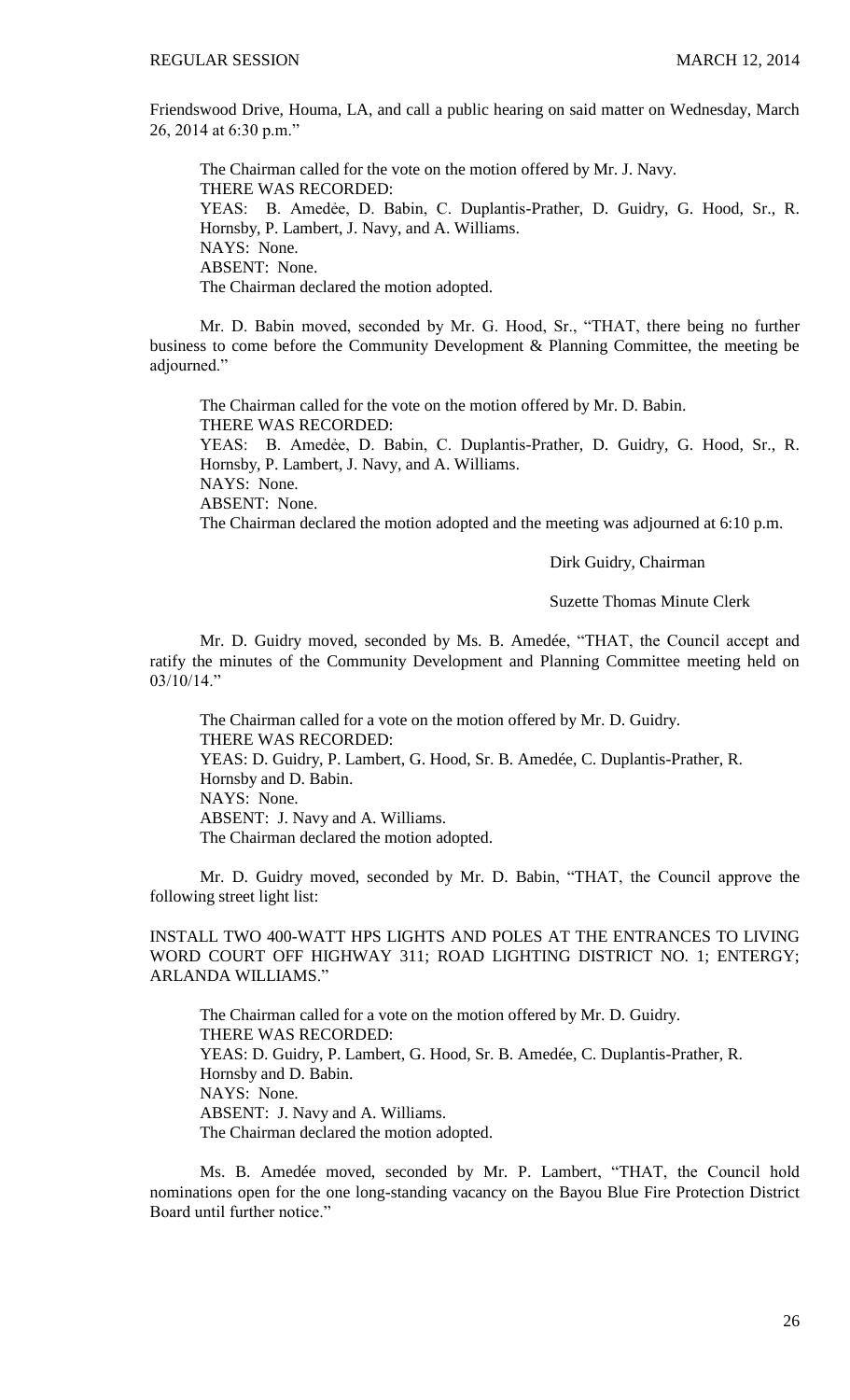The Chairman called for a vote on the motion offered by Ms. B. Amedée. THERE WAS RECORDED: YEAS: D. Guidry, P. Lambert, G. Hood, Sr. B. Amedée, C. Duplantis-Prather, R. Hornsby and D. Babin. NAYS: None. ABSENT: J. Navy and A. Williams. The Chairman declared the motion adopted.

Ms. B. Amedée moved, seconded by Ms. C. Duplantis-Prather, "THAT, the Council open nominations for the one vacant position on the Coteau Fire Protection District Board, nominate Mr. Stuart Vitter, close nominations and appoint Mr. Stuart Vitter to serve a term on the Coteau Fire Protection District Board."

The Chairman called for a vote on the motion offered by Ms. B. Amedée. THERE WAS RECORDED: YEAS: D. Guidry, P. Lambert, J. Navy, A. Williams, G. Hood, Sr. B. Amedée, C. Duplantis-Prather, R. Hornsby and D. Babin. NAYS: None. ABSENT: None. The Chairman declared the motion adopted.

Mr. D. Babin moved, seconded by Ms. A. Williams, "THAT, the Council hold nominations open for the one vacancy on the Terrebonne Parish Communications District Board (a position representing the area of North Terrebonne Parish, outside the City Limits of Houma) until the next Council meeting."

The Chairman called for a vote on the motion offered by Mr. D. Babin. THERE WAS RECORDED: YEAS: D. Guidry, P. Lambert, J. Navy, A. Williams, G. Hood, Sr. B. Amedée, C. Duplantis-Prather, R. Hornsby and D. Babin. NAYS: None. ABSENT: None. The Chairman declared the motion adopted.

Ms. B. Amedée moved, seconded by Mr. D. Babin, "THAT, the Council hold nominations open for the one vacancy on the Terrebonne Parish Tree Board until the next Council meeting."

The Chairman called for a vote on the motion offered by Ms. B. Amedée. THERE WAS RECORDED: YEAS: D. Guidry, P. Lambert, J. Navy, A. Williams, G. Hood, Sr. B. Amedée, C. Duplantis-Prather, R. Hornsby and D. Babin. NAYS: None. ABSENT: None. The Chairman declared the motion adopted.

Ms. B. Amedée moved, seconded by Mr. D. Guidry, "THAT, the Council hold nominations open for the one vacancy to fill a position until 12/17/15/ on the South Central La. Human Services Authority until the next Council meeting."

The Chairman called for a vote on the motion offered by Ms. B. Amedée. THERE WAS RECORDED: YEAS: D. Guidry, P. Lambert, J. Navy, A. Williams, G. Hood, Sr. B. Amedée, C. Duplantis-Prather, R. Hornsby and D. Babin. NAYS: None. ABSENT: None. The Chairman declared the motion adopted.

Councilman G. Hood, Sr., requested that the discussion and/or possible action regarding security cameras/call boxes at public facilities be re-scheduled after further research. Mr. Hood explained that after researching this matter, the idea of placing call boxes in public facilities can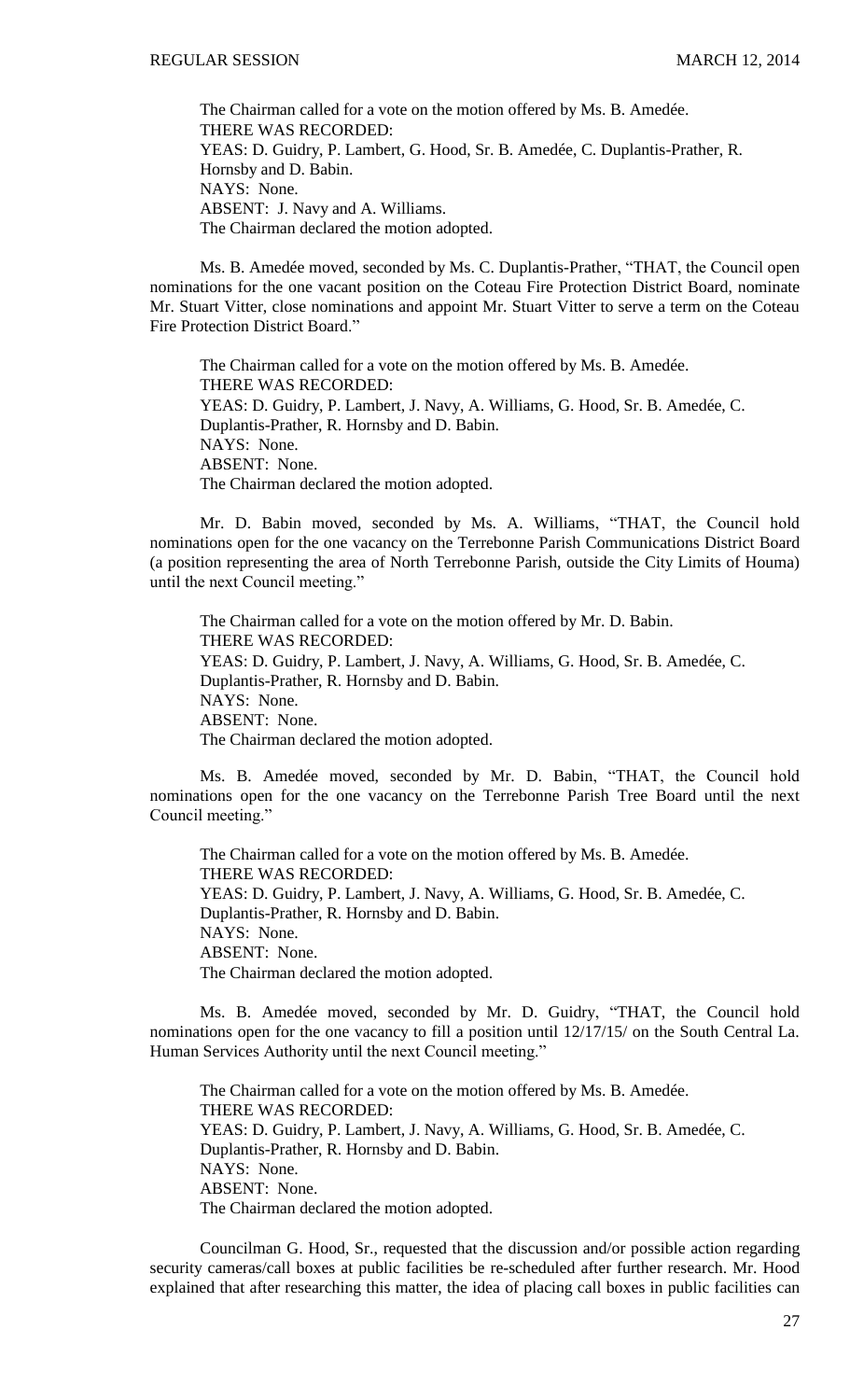become costly to maintain and in some areas they are already considered obsolete. According to Mr. Hood, Sr. most urban and metropolitan cities are using security cameras as a deterrent to crime instead of call boxes, noting that security cameras are an effective "tool" when solving various crimes that otherwise may go unsolved.

Several Council Members thanked Councilman Hood for this information and concurred with him that cameras are the most effect tool to use in deterring crime at public facilities.

Under Agenda Item 7A – Announcements, Council Members:

- Councilwoman C. Duplantis- Prather announced that the Terrebonne Animal Shelter's  $\bullet$ Mission Statement reads that its purpose is to balance the health, safety and lifestyle of the citizens as well as the animals by: protecting the rights of people from the dangers and nuisances caused by uncontrolled animals, ensuring the protection of animals from mistreatment and promoting and motivating responsible pet ownership; noting that they catch stray, house unwanted pets and administer an adoption program. She encouraged all pet owners to have their pets spayed or neutered and asked that if a stray animal is found, or any one wants to adopt a pet, to please contact the Animal Shelter at (985) 873- 6709.
- Councilman J. Navy thanked Councilwoman Duplantis-Prather for her continued support  $\bullet$ of the Animal Shelter and for her compassion in caring for the animals of Terrebonne Parish.
- Councilman G. Hood, Sr. thanked President Claudet and the employees of Terrebonne Parish for their efforts to encourage employees to live a healthier lifestyle, which in turn has decreased the cost of his health care premium.
- Councilwoman B. Amedée announced that she and Councilwoman A. Williams recently  $\bullet$ attended the NACo Legislative Conference in Washington, D.C., and that she will give a brief overview at the next Council meeting (March 26<sup>th</sup>).
- Councilwoman B. Amedée announced to the public that the St. Matthews Church and  $\bullet$ School complex construction is processing extremely well, and commended the entire community for standing behind the re-building of the buildings following the fire that destroyed them.

Under Agenda Item 7B, Announcements- Parish President M. Claudet announced:

- The joint effort of the Parish employees has decreased the Parish's self insured insurance  $\bullet$ rates by 8% by using generic medications, and visiting urgent care facilities instead of the local hospital emergency rooms and by living healthier lifestyles.
- The Animal Shelter's spay and neuter program has decreased the animal intake at the  $\bullet$ shelter tremendously.
- A town hall meeting will be held on March  $18<sup>th</sup>$  at the American Legion Post 380 located  $\bullet$ at 4990 Hwy 56, Chauvin, LA beginning at 6:00 p.m.
- Chief Finance Office Jamie Elfert and her staff have been awarded the Accounting  $\bullet$ Excellence Award for the  $16<sup>th</sup>$  consecutive year, and congratulated them all.
- A Boundary Committee, which includes Terrebonne and Lafourche Parish representatives has been created to establish and/or re-establish existing boundary lines that are discretionary.
- The St. Louis Canal Road will be closed beginning on Wednesday, March  $19<sup>th</sup>$  or Thursday, March  $20<sup>th</sup>$  due to drainage improvements construction work.
- The National Flood Insurance Program has successfully passed the U.S. House of Representatives and will now go to the Senate for final approval, and then to the President for his signature. This legislation will provide relief from increased flood insurance premiums and "grandfather" in premiums that were paid as of July 6, 2012, thus giving the homeowner a refund for paying excessive premiums.
- Paul Landry with the Terrebonne Parish Health Unit is promoting healthy lifestyles and  $\bullet$ has stated that Livingston Parish has challenged Terrebonne Parish to compete in a "Healthy Initiative Challenge" .

Councilman D. Babin congratulated Lafourche Parish Councilman Phillip Gouaux upon his return to public service, and expressed well wishes to him and his family.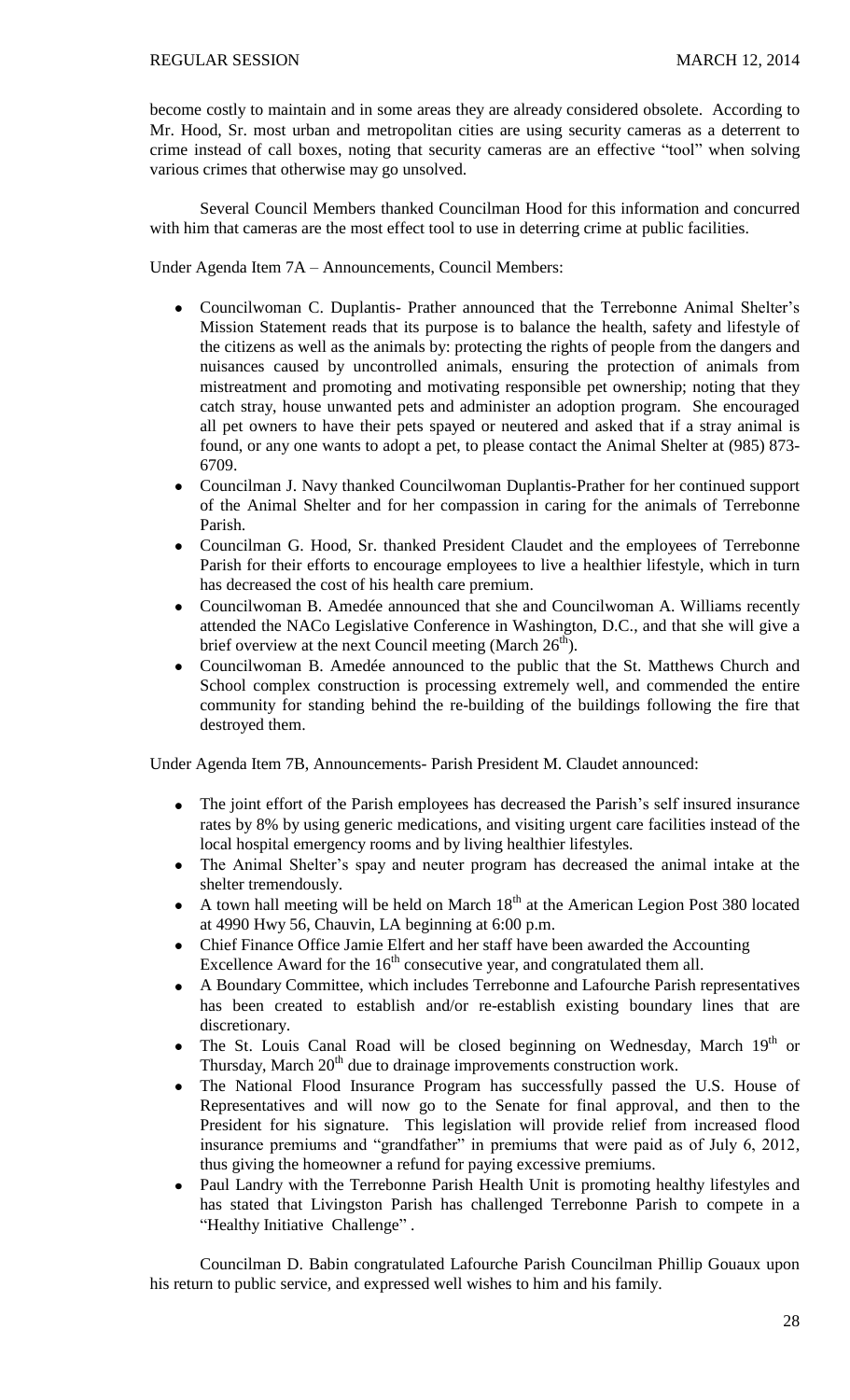Councilman R. Hornsby thanked Administration and the Planning Department for the beautiful "blue" tourism signs being erected throughout Terrebonne Parish.

Mr. D. Babin moved, seconded by Mr. D. Guidry, "THAT, the Council, pursuant to La. R.S. 42:16-17, convene into Executive Session at 7:42 p.m. and invite into said session Parish President Michel Claudet, Parish Attorney Courtney Alcock, Assistant Parish Attorney Alexander Crighton and all Council Members, in order to discuss the following:

'John Doe, et al versus no. 159, 117 Angelo Vickers, et al 32<sup>nd</sup> Judicial District Court Parish of Terrebonne State of Louisiana'."

The Chairman called for a vote on the motion offered by Mr. D. Babin. THERE WAS RECORDED: YEAS: D. Guidry, P. Lambert, A. Williams, G. Hood, Sr. B. Amedée, C. Duplantis-Prather, R. Hornsby and D. Babin. NAYS: None. ABSENT: None. ABSTAINING: J. Navy The Chairman declared the motion adopted.

Ms. A. Williams moved, seconded by Mr. D. Babin, "THAT, the Council reconvene into the regular order of business, as per written agenda at 8:17 p.m."

The Chairman called for a vote on the motion offered by Ms. A. Williams. THERE WAS RECORDED: YEAS: D. Guidry, P. Lambert, J. Navy, A. Williams, G. Hood, Sr. B. Amedée, C. Duplantis-Prather, R. Hornsby and D. Babin. NAYS: None. ABSENT: None. The Chairman declared the motion adopted.

Ms. A. Williams moved, seconded by Mr. D. Guidry, "THAT the Council concur with the recommendation of the Parish Legal Advisor with regards to litigation titled 'John Doe, et al versus no. 159,117 Angelo Vickers et al'."

The Chairman called for a vote on the motion offered by Ms. A. Williams. UPON ROLL CALL THERE WAS RECORDED: YEAS: D. Guidry, P. Lambert, A. Williams, G. Hood, Sr., B. Amedée, C. Duplantis-Prather, R. Hornsby and D. Babin. NAYS: None. ABSTAINING: J. Navy. NOT VOTING: None. ABSENT: None. The Chairman declared the motion adopted.

The Council Chairman stated that the following Monthly Engineering Reports have been distributed, as per usual procedure:

A) CBI

B) Duplantis Design Group, PC

C) Milford and Associates, Inc.

D) Providence/GSE Associates, LLC

E) T. Baker Smith, LLC

Mr. D. Babin moved, seconded by Mr. J. Navy, "THAT, there being no further business to come before the Council, the meeting be adjourned."

The Chairman called for a vote on the motion offered by Mr. D. Babin.